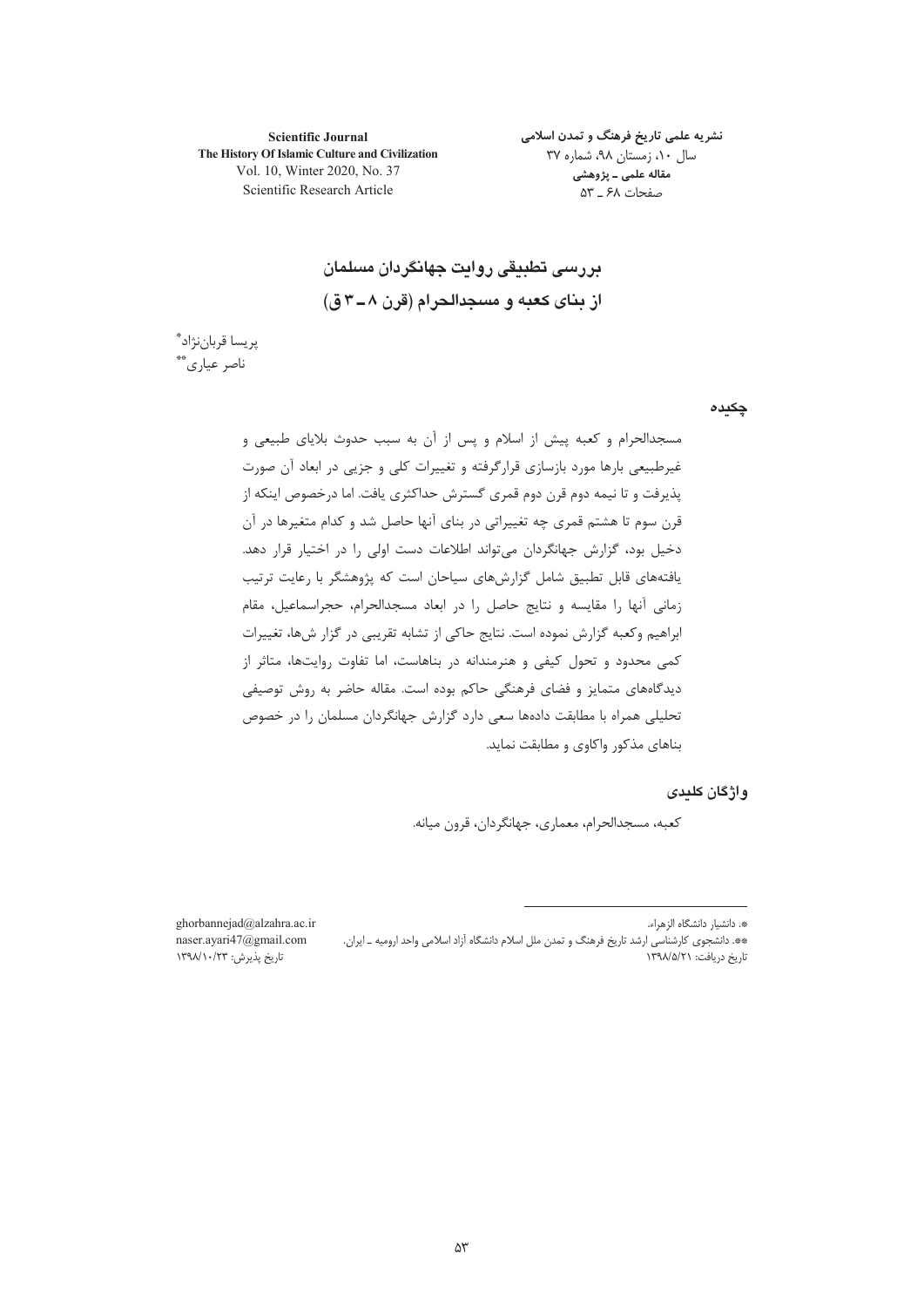### طرح مسئله

مسجدالحرام به عنوان مهم ترین مکان زیارتی مسلمانان، با محوریت کعبه، در سادهترین شکل بنا نهاده شد، اما در عین سادگی، متعالیترین معانی ـ یعنی تذکار خداوند ـ را متجلی نمود. این تذکار برگرفته از تعالیم نبی اکرمﷺ و مایه احیای فطریات انسانی در معماری اسلامی، بهعنوان بیرونیترین مظهر و ماندگارترین اثر در تمدن اسلامی است.

چگونگی بنای کعبه و مسجدالحرام و تغییرات آن از قرن ۳ ق به بعد، علاوه بر منابع تاریخی و منابعی که بهطور مستقیم و غیرمستقیم، به توصیف شهر مکه و اماکن آن پرداختهاند، ٰ در گزارش جهانگردان مسلمانی که مشاهدات خود را در قالب سفرنامه، کتب مسالک و ممالک و جغرافیا به رشته تحریر درآوردهاند، قابل مشاهده است. از آنجا که در قرن ۸ ــ ۳ ق سفرهای جغرافیایی و توصیفی در تمدن اسلامی به دلایل مختلفی خصوصاً مسائل علمی، گسترش یافت، آثاری بر مبنای انتقال مستقیم اطلاعات، دقت در توصیف مشاهدات، تجربه، کشف و شناسایی به نگارش درآمد<sup>۲</sup> که برخی از آنها حاوی اطلاعات ذی.قیمت و نگرش ویژه به کعبه و مسجدالحرام بودند، لذا نگارنده چارچوب پژوهش را محدود به بررسی این منابع نمود.

اما مشکل جدی کار، حجم کم مطالب مرتبط بود. لذا از منابع مذکور، آنهایی که حجم مطالبشان به میزانی بود که امكان تطبيق داشت، مانند ابنخرداذبه (م ٢٨٠ ق)، يعقوبي (م ٢٨۴ ق)، ابنِ رسته (٢٩٠)، سيرافي (م ٣۶٨ ق)، حدود العالم (تأليف ٣٧٢ ق)، مقدسي (م ٣٧۵ ق)، ناصر خسرو (م ۴۸۱ ق)، علي بن ابي بكر هروي (م ۶۱۱ ق)، ابن جبير (۶۱۴ ق)، مستوفی (م ۷۵۰ ق) و حافظ ابرو (م ۸۳۳ ق)، به ترتیب زمانی انتخاب شدند. <sup>7</sup> لازم به یادآوری است که سیاحانی مانند ابن رسته، یعقوبی، مقدسی، ناصرخسرو، هروی و ابنِجبیر و … که به قصد حج سفر نمودهاند یا مکه را سیاحت و مشاهدات خود را بهطور دقیق در قالب «سفرنامه» گزارش کردهاند، <sup>۴</sup> در درجه اول اهمیت قرار دارند. اطلاعات این منابع یا حین سفر توسط جهانگردان یادداشتبرداری شده یا مدتی پس از سفر به رشته تحریر درآمده، مانند «*لاشارات الی معرفةالزیارات*» علی ابیبکر هروی (م ۶۱۱ ق) که خالی از اشکال نیست.<sup>۵</sup> عدمای نیز مانند ابنخرداذبه، مستوفی و… رامهای مواصلاتی مناطق مختلف به مکه و بالعکس را مورد مطالعه و درکتب «مسالک و ممالک» منعکس نمودهاند و لزوماً به مکه نرفتهاند، اما برای تبرک، شرح دقیقی از کعبه و مسجدالحرام ـ با تکیه بر شنیدهها یا منابع و اسناد مکتوب ــ در مقدمه اثر خود نوشتهاند که در درجه دوم اهمیت قرار دارند. در این میان معدود سیاحانی نیز از آثار گذشتگان صرفاً رونویسی کردهاند که بدان اشاره خواهد شد.

مسئله نگارنده در این مقاله، بررسی تغییرات کلی و جزئی بنای کعبه و مسجدالحرام، در فاصله قرن ۸ ـ ۳ق، به روایت جهانگردان مسلمان است. نگارنده در این پژوهش، با آگاهی از اینکه ساخت کعبه از نظر تاریخی مقدم بر مسجدالحرام است، اما به ترتیب مسجدالحرام و تک بناهای درون آن و سپس کعبه و ابعاد آن را مورد بررسی قرار داده است.

پیشینه تحقیق حاکی از آن است که غالباً پژوهشهای در خصوص کعبه و مسجدالحرام از منظر حکمت هنر اسلامی به بررسی فلسفی و عرفانی فضاها پرداختهاند یا از دیدگاه قرآن و روایات بنای کعبه را تبیین نمودهاند و یا در خصوص تاریخ كعبه و مسجدالحرام و آداب حج نگاشته شدهاند و يا صرفاً بهطور مجزا به معرفى سفرنامهها پرداختهاند. لذا در اينجا پژوهش هایی که حاوی متغیرهای (بنای کعبه، مسجدالحرام و جهانگردان مسلمان) در دوره مذکور و ذیل یک پژوهش باشد، جهت معرفی انتخاب شدند که انگشتشمار هستند. از این میان میتوان به مقاله محققانه «معماری خانه کعبه و مسجدالحرام به روایت حکیم ناصرخسرو قبادیانی» نوشته عقیل عابدی در سال ۱۳۷۴ که معطوف به ذکر مراحل بازسازی

١. مانند اخبار مكه ابوالوليدازرقي (م ٢٥٠ ق) و فاكهي مكي (حدوداً م ٢٧٩ ق) كه به شهر مكه پرداختهاند و از معماري مسجدالحرام و كعبه نيز اطلاعاتی را ارائه نمودهاند.

٢. بدر، قراءة في ادب *الرحله*، ص ١٢.

۳. سفرنامه ابن بطوطه غالباً درخصوص مسايل اجتماعي سفر حج و سفرنامه عبدري به كعبه و مسجدالحرام نيرداخته است. *لطائف الأذكار* تأليف ابنءازه (م ۵۶۶ ق) نیز بیشتر مناسکنامه است.

۴. رضایی، «درآمدی بر سفرنامههای مسلمانان در عصر عباسی»، *نیمسالنامه تاریخ نو*، ش ۴، ص ۳۴.

۵. اطلاعاتی که هروی در کتاب خود ثبت کرده مبتنی بر مشاهدات و خاطراتی از مکه است که مدتها پس از سفر خود نگاشته است. بنابراین خالی از بی دقتی ناشی از فراموشی در گذر زمان نیست. در یکی ار سفرهایش نیز کتابهایش غرق شد و آب دریا متن بخش باقیمانده را نیز محو کرد. (هروى، *الاشارات الى معرفةالزيارات*، ص ٩٣: خامه يار، «حرمين شريفين در كتاب الاشارات»، *فصلنامه ميقات*، ص ١۶٣)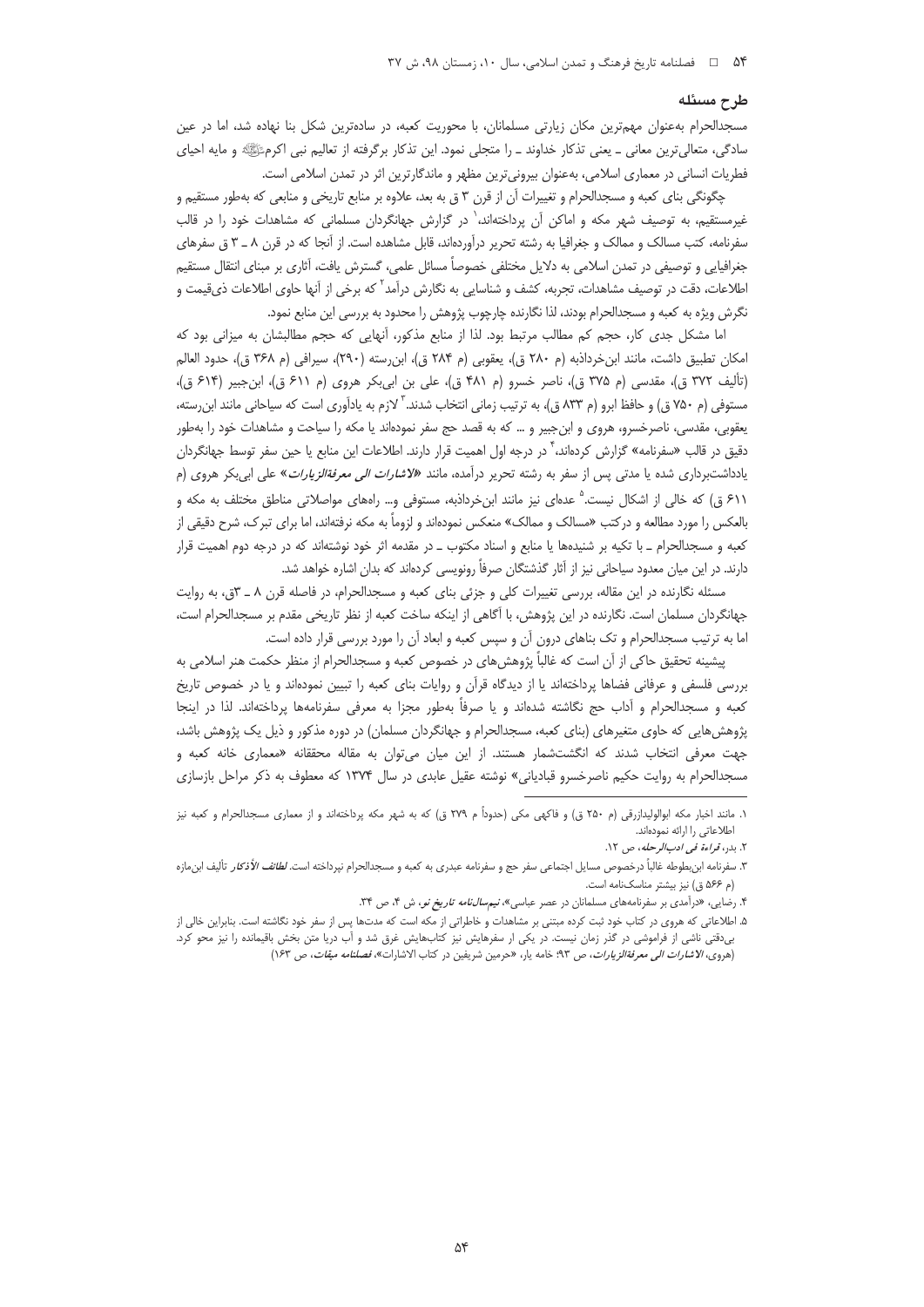كعبه از ابتدا تا ۴۲۴ ق و فضاي كالبدى مسجدالحرام است، اشاره نمود؛ اما اين مقاله فقط با تكيه بر ديدگاه يک سفرنامەنويس تنظيم شده و از جامعيت لازم برخوردار نيست. يا پايانiمه «مكه كماجائت في كتبالرحلة المسلمين منذالقرون السادس الهجري حتى نهاية القرن التاسع» به نگارش عبدالحميد شريف درسال ١۴٠١ كه توصيف شهر مكه محور اصلى آن است و تنها به صورت گذرا به بررسی کعبه و مسجدالحرام نیز میپردازد، اما چون با تکیه بر سفرنامهها به تحریر درآمده، مورد توجه قرار گرفت. *دانشنامه حج و حرمین* در سال ۱۳۹۲ نیز موضوعات متنوع را با محوریت مذکور بررسی میکند، اما باتوجه به اینکه مقاله حاضر در خصوص کالبد فیزیکی کعبه و مسجدالحرام است، تنها اطلاعات جلد سوم این دانشنامه در خصوص بابها که گاهی به ارجاع از سفرنامهها بود، مورد بهرهبرداری نویسنده قرار گرفت. همچنین کتاب «*ابن جبیر فی الحرمين الشريفين*»، به تأليف الشيخ عبدالعزيز الرفاعي كه در «*كتابنامه حج»* به تأليف محمدحسن بكايي معرفي شده بود، در این باره است که متأسفانه علی رغم تلاشهای فراوان، نگارنده به متن آن دست نیافت.

پس از بررسی منابع و تحقیقات جدید، این نتیجه حاصل شد که توسعه اصلی مسجدالحرام و کعبه، تا نیمه دوم قرن دوم هجری یعنی تا دوران مهدی عباسی بوده و در این زمینه اطلاعات خوبی در دست است، لذا سؤال پژوهش حاضر بر این نکته قرار گرفت که از قرن ۳ ـ ۸ ق در مسجدالحرام و کعبه چه تغییرات کمی و کیفی ایجاد گردیده است؟ و جهانگردان مسلمان بر اساس مشاهدات، کدام موارد را ذکر نمودهاند؟ اگر تغییراتی در این بناها ایجاد شده، در کدام قسمتها بوده و كدام متغيرها دخيل بودهاند؟

با توجه به اینکه در بررسی تطبیقی، امکان تفسیر یافتهها و تغییرات احتمالی قابل ارائه است، روش کار بدین صورت بود که پژوهشگر پس از استخراج مطالب از منابع، آنها را به ترتیب زمانی، مرتب و تطبیق نمود و با توجه به فاصله زمانی جهانگردان، سعی نمود حداقل یک موضوع واحد را که در دو یا سه منبع ذکر شده، توصیف و مطابقت دهد.

ضرورت کار جمعبندی مشاهدات و تسهیل راه برای پژوهشگران حوزه معماری اسلامی و مورخان، جهت شناخت بنا و معرفی ابعاد مهمترین مکان عبادی مسلمین است.

#### الف) مسجدالحرام

مسجدالحرام مهمترین و مقدس ترین مسجد در جهان اسلام است. کعبه در میان صحن آن قرار دارد. جهت همه مساجد و اقامه نماز از همه جوانب به سمت کعبه است. مستوفی می¢وید: «در جامعهای بلاد بر میان صحن عمارتی سازند جهت مناسبت با مسجد حرام و کعبه باشد».`

توسعه اصلی ان در دوران خلفای راشدین تا نیمه دوم قرن دوم ق بوده است و از سال ۱۷ تا ۳۵ ق در حرم مکه تغییرات وسیعی داده شد.' در دوره امویان، ولید بن عبدالملک (حک: ۸۶ ــ ۹۶ ق) بر مساحت مسجدالحرام افزود و آن را بازسازی کرد.'

در دوران عباسی، خلیفه منصور (حک: ١٣٧ ـ ١۵٨ ق) در ١٣٧ ق وسعت مسجد را دو برابر کرد و مهدی عباسی (۱۲۶ \_ ۱۶۹ ق) آخرین کسی بود که به میزان قابل توجهی بر وسعت مسجد افزود و منارههایی در رکن غربی احداث کرد و تزئینات روی دیوارها و ستونها را بیشتر نمود و درهای متعددی را در اطراف مسجد گشود. ٔ این دو خلیفه بهعنوان بانیان گسترش مسجدالحرام بودند و این توسعه، بیشتر به دست یقطین بن موسی و ابراهیم بن صالح بهعنوان کارگزاران گسترش انجام می شد.<sup>۵</sup>

# ۱. ابعاد مسجدالحرام در آثار جهانگردان

توصيف كيفي و ثبت كمي فضاهاي مسجدالحرام، از ابعاد مختلف مورد توجه جهانگردان قرن ٣ ـ ٨ ق واقع شده و از

۰۱ مستوف*ي، نزهة القلوب*، ص ۴۰.

٢. ابن اثير، *الكامل في التاريخ*، ج ١٠، ص ٣۶٨.

٣. ابن ظهيره، *الجامع|للطيف في فضل مكه و أهلها و بناء البيت|لشريف*، ص ١٧٨ \_ ١٧٧.

۴. يعقوبي، *البلدان*، ص ٩۵؛ ابن جبير، *سفرنامه*، ص ١۴٧.

۵. ازرقبي، *اخبار مكه و ما جاء فيها من الأثار*، ج ٢، ص ٨٨.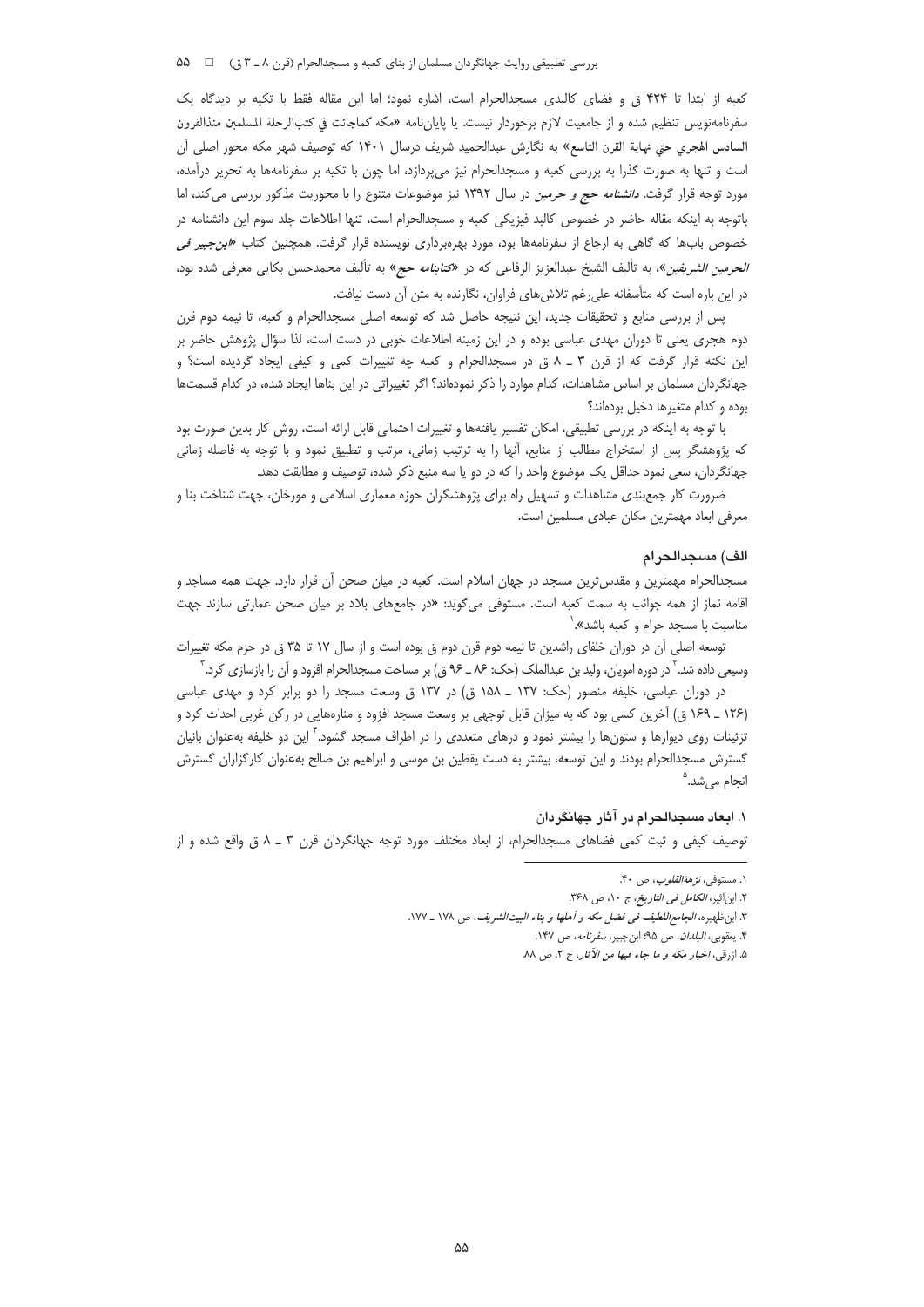#### ۵۶ هـ المحلفات الله عاريخ فرهنگ و تمدن اسلامي، سال ۱۰، زمستان ۹۸، ش ۳۷

مقياس هاي مرسوم ميان اقوام و مناطق مختلف اعم از ايران، مغرب و خوارزم ... از وجب، قدم، گز، ارش، ذراع و جريب` برای اندازهگیری استفاده شده است و در این اندازهگیریها مساحت درون و بیرون، محدوده طوافگاه و طول و عرض بناهای داخل حرم مورد توجه قرار گرفته و تفاوتها ناشی از اختلاف در مقیاسها، نحوه اندازهگیری و یا تغییر در مساحت مسجد در طی زمان بوده است.

ابن خرداذبه (م ۲۸۰ ق) و يعقوبي (م ۲۸۴ ق) در قرن سوم در خصوص ابعاد مسجدالحرام گزارش مىدهند. با توجه به اينكه دوره يعقوبي حدوداً منطبق با دوران معتضد عباسي (٢٧٩ ـ ٢٨٩ ق) است، محدوده مسجد در سمت مغرب با ساخت استراحتگاه حجاج، افزایش یافت. <sup>۲</sup> بنابراین ابعاد مسجد نسبت به دوران مهدی عباسی ــ که بیشترین گسترش را داشت ــ وسیعتر شد.

مقدسی در قرن چهارم بر اساس مشاهدات خود وسعت مسجدالحرام را به پهنای دره آ مکه \_ که دوسوم شهر را فرا گرفته \_ ميداند. در زمان وي، طوافگاه با شن، و باقي مسجد با سنگريزه فرش شده بود ٌ.

در حدود یک قرن بعد، ناصرخسرو (م ۴۸۱ ق) نیز طبق مشاهدات خود، ابعاد مسجدالحرام را بهطور دقیق و مفصل گزارش میدهد. وی طول مسجد را از شرق به غرب، عرضش را از شمال به جنوب، قسمت طولانی تر آن را از باب ابراهیمﷺ تا باب بنی۵شم، کنج دیوارهای مسجد را غیرقائم و رکن۵ را به شکل مدوّر توصیف می *کند.*° گفتنی است که در فاصله زمانی یعقوبی تا ناصرخسرو، برای بازسازی و نوسازی مسجد و ازجمله تجدید نهایی مطاف آن، اقداماتی صورت گرفت.<sup>۶</sup> اما این تغییرات در مساحت مسجدالحرام تأثیرگذار نبود، زیرا مقایسه گزارش ها تنها ده متر افزایش در طول را نشان می دهد که اختلاف معمول در ملاکهای اندازهگیری بوده است.

ابن جبیر (م ۶۱۴ ق) تنها به توصیف پهنای طوافگاه و فاصله آن با دیوار کعبه میپردازد:

عرصه طوافگاه با سنگ صافی فرش شده ... و پهنای آن از کنار دیوار کعبه نّه قدم است. مگر در جهتی كه مقابل مقام [ابراهيم] قرار دارد، چون در آن قسمت، سنگـفرش تا مقام ادامه يافته، آن را دور مىزند.

بنابراین گزارش، طوافگاه نسبت به قرن چهارم، بازسازی و به طور کامل سنگ(فش شده بود.

اما مستوفی (م ۷۵۰ ق) نهتنها به اندازه طوافگاه میپردازد بلکه محیط مسجد را هم با مقیاس گز اندازهگیری می کند.^ لازم بذکر است که در حد فاصل دوران ابن جبیر و مستوفی، مستنصربالله عباسی (حکومت: ۶۴۰ ـ ۶۲۳ ق) برای گسترش مسجدالحرام تلاش نمود که در گزارش مستوفی مشهود است.

| تغييرات مساحت            |                | ابعاد به واحد متریک |                    | ابعاد ذکر شده در منابع |                            |                               |                             |      |             |
|--------------------------|----------------|---------------------|--------------------|------------------------|----------------------------|-------------------------------|-----------------------------|------|-------------|
|                          | مساحت          | عرض                 | طول                | متریک                  | ِ مَسَاحَت (س)<br>محيط (م) | عرض                           | طول                         | واحد | سياح        |
|                          | <b>TYIQI/A</b> | 18Y.Y               | YYY.Y              | .00.                   | ۱۲۰/۰۰۰ س                  | $\mathbf{r} \cdot \mathbf{r}$ | FT.                         | ذراع | يعقوبي      |
|                          | raras/f        | ۲۷۳.۲۵              | $Y \cdot Y \Delta$ | ۵۵. ۰                  |                            | ۲۱۵                           | $\mathsf{r}\mathsf{v}\cdot$ | ذراع | ابنخرداذبه  |
| $\overline{\phantom{0}}$ | TOTOS/F        | 1YY.70              | $Y \cdot Y \Delta$ | ۵۵. ۰                  |                            | ۲۱۵                           | $\mathsf{r}\mathsf{v}\cdot$ | ارش  | حدود العالم |
| $\overline{\phantom{0}}$ | YAYAY/F        | ۲۷۳.۲۵              | $Y \cdot Y \Delta$ | ۵۵. ۰                  | $\overline{\phantom{a}}$   | ۲۱۵                           | $\mathsf{r}\mathsf{v}\cdot$ | ذراع | مقدسی       |

١. یک ارش یا ذراع در منابع مختلف، بین ۵۲ الی ۵۵ سانتیaتر است. یک گز، بین ۱۰۴ تا ۱۱۰ سانتیaتر و در مواردی هم معادل ارش گرفته شده است. در این مقاله مستوفی و ناصرخسرو از گز استفاده کردهاند و نگارنده آن را معادل ۵۵ سانتی¤تر حساب کرده است. یک وجب ۲۲.۵ سانتی¤تر، یک قدم در حدود یک متر و یک جریب در حدود ۱۶۰۰ متر مربع میباشد. (طباطبایی، «ذراع»، د*انشنامه جهان اسلام*، ج ۱۸، ص ۹۴٪ عابدی، «معماري خانه كعبه و مسجدالحرام به روايت سفرنامه حكيم خسرو قبادياني»، مجم*وعه مقالات كنگره معماري، ص ۲*۵ ـ ۲۳)

٢. ابن خرداذبه، *المسالك و الممالك*، ص ٢١١؛ يعقوبي، *البلدان*، ص ٩٥.

۳. این دره میان کوههای ابوقبیس و اجیاد واقع شده است. (قاضی عسگر، «موقعیت جغرافیایی مکه و مسجدالحرام»*، فصلنامه میقات، ص* ۱۲۹)

۴. مقدسی، *احسن التقاسیم فی معرفة الاقالیم*، ص ۱۰۵ \_ ۱۰۴.

۰۵ ناصرخسرو، *سفرنامه*، ص ۹۶.

۶ـ در دوران معتضد (۲۸۹ ق) و مقتدر عباسی(۳۲۰ ق) به مسجدالحرام افزوده شد. (يعقوبي، *البلدان*، ص ۹۴)

۷. ابن جبیر، *سفر نامه،ص ۲*۳.

۸. مستوفى، *نزهة القلوب*، ص ۴۴.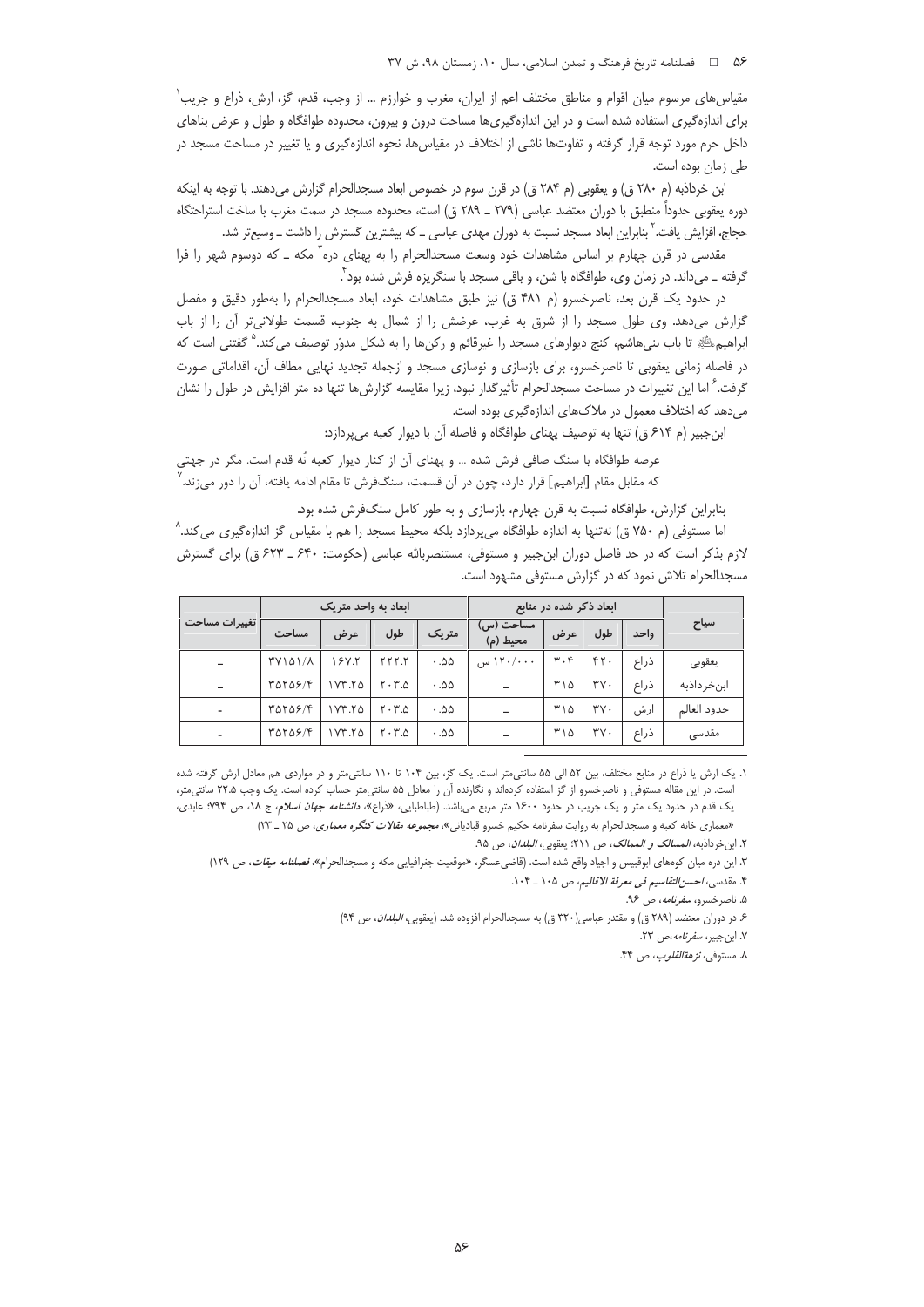بررسي تطبيقي روايت جهانگردان مسلمان از بناي كعبه و مسجدالحرام (قرن ٨ ـ ٣ ق) = W 4

|                        |                                  | ابعاد به واحد متریک                                      |                    | ابعاد ذکر شده در منابع |                       |                               |                             |      |                  |  |  |  |
|------------------------|----------------------------------|----------------------------------------------------------|--------------------|------------------------|-----------------------|-------------------------------|-----------------------------|------|------------------|--|--|--|
| تغييرات مساحت          | مساحت                            | عرض                                                      | طول                | متریک                  | مساحت (س)<br>محيط (م) | عرض                           | طول                         | واحد | سياح             |  |  |  |
| $7.0$ 1                | 39471-9                          | $10\lambda/F$                                            | YYY.1              | ۵۵. ۰                  |                       | <b>YAA</b>                    | F.5                         | ارش  | ناصر خسر و       |  |  |  |
| $7.1 \cdot \downarrow$ | $Y\lambda\lambda\cdot Y/\lambda$ | 18Y/۲                                                    | ۲۲۳۳               | ۵۵. ۰                  |                       | $\mathbf{r} \cdot \mathbf{r}$ | 577                         | ارش  | (با ضخامت دیوار) |  |  |  |
|                        |                                  | به فاصله طوافگاه تا دیوار کعبه با مقیاس قدم اشاره می کند |                    |                        |                       |                               |                             |      |                  |  |  |  |
| 7.8/0                  | $T\Delta Y\Delta S/F$            | 1YY.70                                                   | $Y \cdot Y \Delta$ | ۵۵. ۰                  |                       | ۲۱۵                           | $\mathsf{r}\mathsf{v}\cdot$ | گز   | مستوفى           |  |  |  |
| 7.5.7                  | F59.5/9                          | $Y \cdot \cdot Y$                                        | YYYY'              | ۵۵. ۰                  | ۱۵۸۰ گز ــ م          | ۳۶۴                           | ۴۲۶                         | گ;   | (با ضخامت دیوار) |  |  |  |
| $7.0/\Delta$ 1         | ۳۸۹۹۱/۱                          | 18 Y.Y                                                   | YYY. Y             | ۵۵. ۰                  | ۳۶ جریب ــ س          | $\mathbf{r} \cdot \mathbf{r}$ | 575                         | ار ش | حافظ ابر و       |  |  |  |

جدول شماره ۱: تطبیق گزارش جهانگردان براساس واحد متریک و مقایسه آن با گزارش قبلی

با مقایسه گزارش سیاحان و فرض افزایش مساحت مسجدالحرام در طی زمان، میتوان سه احتمال را مطرح کرد:

اولاً: در این جدول، مشاهدات یعقوبی مبنای مقایسه قرار گرفته است. اندازه مسجدالحرام در گزارش ابن خرداذبه، حدودالعالم و مقدسی، کمتر از یعقوبی است. بنابراین احتمال دارد که این اختلاف، ناشی از تفاوت در واحد اندازهگیری باشد و یا فقط ابعاد داخلی مسجد ذکر شده باشد، زیرا کاهش مساحت آن تقریباً غیرمحتمل است و گزارش دقیق ناصرخسرو در قرن ۵ قمری که افزایش مساحت را نشان میدهد، این احتمال را تقویت می کند.

ثانیاً: در گزارش مستوفی، اندازههای طول و عرض طوافگاه تصریح شده که با ابعاد گزارش شده توسط ابن خرداذبه، حدودالعالم و مقدسی برای مسجدالحرام یکسان است و اختلاف در اندازهگیری، به این سبب است که تنها اندازههای طوافگاه در گزارشهای قبلی، گزارش شده است.

ثالثاً: مستوفى محيط مسجدالحرام را ١۵٨٠ گز بيان كرده كه در واحد متريك، عدد ۴۶، ٩٠۶.۹ به عنوان مساحت بدست می آید که افزایش مساحت مسجدالحرام نسبت به گزارش ناصرخسرو ـ با اینکه وی دیوارها (۸ گز) را هم اندازهگیری نموده بود ــ ثابت می شود.

### ۲. رواقها و ستونها

توصیف رواق۱۵۰ و ستون۱عای مسجدالحرام، در آثار جهانگردان، بهسختی قابل تفکیک است. اکثر آنان سه ردیف رواق در صحن مسجد را تأیید می کنند که این رواق&ا بر ستونهایی برافراشته شده بودند. تفاوت در تعداد ستونها یکی از مواردی است که در این بخش مورد بررسی قرار گرفته است. یعقوبی (م ۲۸۴ ق) و ابن رسته (م ۲۹۰ ق) در قرن سوم، مسجدالحرام را دارای ۴۸۴ ستون رخام ٔ و ارتفاع هر ستون را ده ذراع با ۴۹۸ طاق توصیف می کنند. ٔ

مقدسی ستونهایی از رخام را توصیف می کند که خلیفه مهدی عباسی از اسکندریه و از راه دریا به بندر جده آورده بود و این ستونها در سه ردیف رواق و در دور مسجد به کار رفته بودند و دیوارههای این رواق،ها با فسیفسا ً پوشیده شده بود. ْ این امرحاکی از پیشرفت چشمگیر عناصر زیباییشناسی معماری اسلامی در قرن چهارم ق بوده است.

ناصرخسرو نیز در قرن پنجم، سه رواق مسقف و در چهار جهت مسجد را با ۱۸۴ ستون رخام گزارش می کند که احتمالاً میان هر چهار ستون، چهار سوق و یک گنبد ساخته شده بود. ً وی به ابعاد و کیفیت ستونها نمیپردازد. تنها در دارالندوه، سمت شمال مسجد، یک ستون را که جنس آن از سنگ مرمر سرخ رنگ و با ارزش بود، باجزئیات به تصویر می کشد. ٔ

٠. رواق فضاي سرپوشيده ستوندار است. دهانه اين فضاها، رو به صحن مسجد است. (سلطانزاده، *فضاهاي ورودي در معماري سنتي ايران*، ص ۵۶) ٢. نوعي از سنگ است و زرد، سفيد و سرخ مي باشد به غايت صلب و سخت است. (خلف تبريزي، برهان قاطع، ذيل واژه، ص ۴۲۱)

٣. يعقوبي، *البلدان*، ص ٩٥؛ ابن رسته، *اعلاق النفيسه*، ص ٣۶.

۴. فسیفسا از بهکاربردن اجزای زینتی کوچک و متعدد از جنس سنگ، شیشه یا سفال و چیدن آن در کنار یکدیگر بر روی گچ و.. بهوجود میآید. (ماهرمحمد، *الفن الاسلاميه*، ص ٢١۵)

۵. مقدسی، احسن التقاسیم فی معرفة الاقالیم، ص ۱۰۶.

۶. عابدی، «معماری خانه کعبه و مسجدالحرام به روایت سفرنامه حکیم خسرو قبادیانی»، مجم*وعه مقالات کنگره معماری*، ص ۳۱. ۷. ناصرخسرو، *سفرنامه*، ص ۹۶.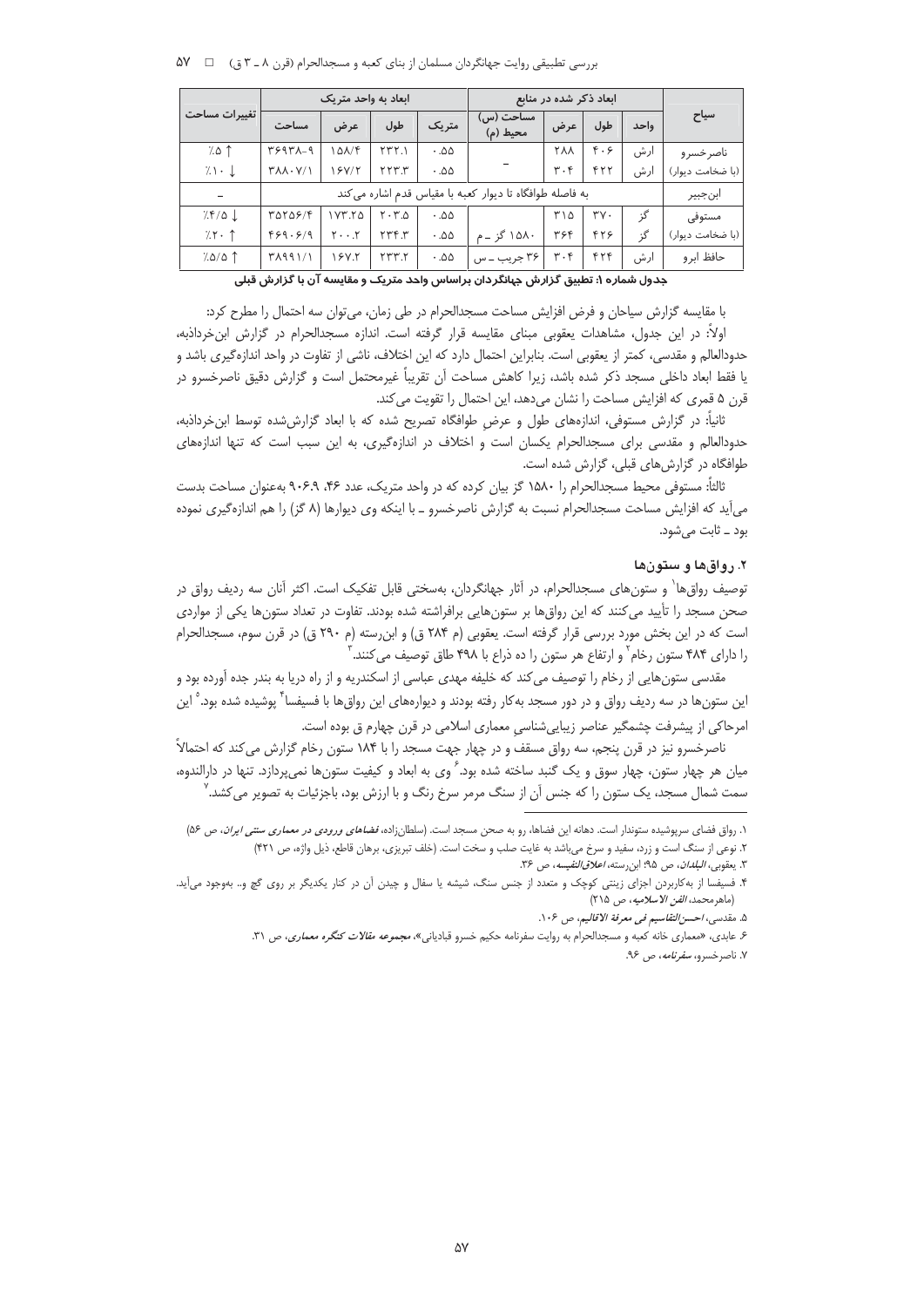#### ۵۸ هـ = فصلنامه تاريخ فرهنگ و تمدن اسلامي، سال ۱۰، زمستان ۹۸، ش ۳۷

اما ابن جبیر (م ۶۱۴ ق) توضیح کامل تری از وضعیت قرارگیری ستونها و رواق،های اطراف مسجدالحرام ارائه میدهد. وی سه رواق مسجد را مفروش به سنگ مرمر، به طول چهارصد و به عرض سیصد ذراع گزارش می کند و مساحت کل رواق ها را که میان آنها فضای بزرگی وجود داشت، به تحقیق ۴۸ مرجع` می داند.` همچنین از ستون ها و فاصله آنها و سکوهایی که نسخهنویسان و قاریان قرآن و بعضی از دوزندگان در آنها می:شستند، اطلاعاتی در اختیار خوانندگان قرار میدهد. وی تعداد ستونهای مرمرین را ۴۷۱ ستون شمارش می کند و از ستونهای گچین دارالندوه که بعداً به حرم افزوده شدند و داخل رواق از غرب تا جنوب مسجدالحرام را گرفتند، سخن می گوید:

من به خط ابو جعفر بن علي فنكي قرطبي، فقيه محدث ديدم كه تعداد ستونهاي آن چهارصد و هشتاد ستون است، زیرا من خود ستونهای بیرون از بابالصفا را نشمردم. آ

مستوفى (م ٧۵٠ ق) نيز با كمى اختلاف تقريباً در اين تعداد با ابن جبير همرأى است و مانند يعقوبي به ارتفاع ستونها نیز دقت کرده و آن را ده ذراع ــ معادل ۵/۵۰ متر ــ میداند. ٔ

به نظر می رسد، تفاوت در تعداد ستونها در گزارش ناصرخسرو نسبت به سیاحان قبل و بعد، بهدلیل عدمشمارش ستونهای گچی و چوبی بوده یا تجدید عمارت مسجد و تغییر در رقم ستونها، ؓ و گذشت زمان \_ به فاصله حداقل دو قرن تا زمان ابنِ جبیر و چهار قرن تا زمان مستوفی ـ که موجب شده در این مدت تعداد ستونهای مسجد افزایش یافته یا فاصله آنها كمتر شده است.

#### ۳. دربهای مسجدالحرام

در یک مقایسه تطبیقی می¤وان گفت که در آثار جهانگردان، تفاوتهایی جزئی در شمارش و نامگذاری دربها وجود دارد. بهعنوان مثال یعقوبی و مقدسی به ترتیب در قرن سوم و چهارم قمری تعداد دربها را بیستوسه و نوزده گزارش کردهاند. ً

طبق گزارش ناصرخسرو (م ۴۸۱ ق) مسجدالحرام دارای هجده درب بود که همه ورودی بودند نه دربهایی که باز و بسته شوند و تنها سقف و ستون داشتند.<sup>۷</sup> هرچند ناصرخسرو قائل به وجود هجده درب است، ولی به گفته عابدی: «در دل کلام وي به وجود نوزده درب ميتوان پيبرد».^

علی بن ابوبکر هروی (م ۶۱۱ ق) در «*لاشارت الی معرفةالزيارات*» تعداد درهای اصلی حرم را بيستودو و با احتساب دربهای کوچک، سی،وشش درب ذکر می کند، اما نامی از این دربها نبرده و جهت آنها را مشخص نمی کند.`

ابن جبیر (م ۶۱۴ ق) دربهای مسجدالحرام را نوزده عدد شمارش کرده که بیشترشان دو لنگه بودند، این امر از نصب درب بر ورودی.های مذکور در قرن هفتم قمری حکایت دارد. نامگذاری دربها که ابنجبیر آورده، در برخی موارد با روایت ناصرخسرو متفاوت است که شاید حاکی از تکثر مذاهب و رواج فرقهگرایی در جهان اسلام و تغییرات فرهنگی مذهبی در قرن هفتم بوده است. مانند بابالرباط که مخصوص ورود صوفیان بود. ٔ

١. مرجع، واحد مساحت در بلاد مغرب برابر ۵۰ ذراع مربع كه از ضرب ذراع طولي در خود حاصل مي شود. (جر، فرهنگ لاروس، ذيل واژه) ۲. این جبیر، *سفر نامه*، ص ۱۲۷.

۳. همان، ص ۱۲۸ \_ ۱۲۷.

۴. مستوفى، *نزهة القلوب*، ص ۴۰.

۵. تخریب مسجد و بیتالله الحرام در اثر ربودن حجرالاسود و قتل عام حجاج بهدست قرامطه ۳۱۹ ــ ۲۵۵ ق بود. (عابدی، «معماری خانه کعبه و مسجد الحرام به روایت سفرنامه حکیم خسرو قبادیانی»، *مجموعه مقالات کنگره معماری*، ۲۷)

ع يعقوبي نام سه درب را اَورده است: بابالنبي، باب علي، باب عباس. (يعقوبي، *البلدان، ص ٩*٠ و ١٠۶، مقدسي، *احسن التقاسيم في معرفة الاقاليم*، ص ١٠۶  $( \mathcal{N} \cdot \mathcal{V} \cdot \mathcal{V})$ 

۷. ناصرخسرو، *سفرنامه*، ص ۹۰.

۸. ناصر خسرو وقتی بابھا را معرفی میکند، یک باب را از قلم میاندازد و آن بابی است که آن را در وصف طول و عرض مسجد ذکر کرده بود. (عابدي، «معماري خانه كعبه و مسجد الحرام به روايت سفرنامه حكيم خسرو قبادياني»، *مجموعه مقالات كنگره معماري، ص* ۴۱)

۹. هروي، الاشارات الى معرفة الزيارات، ص ٧٨.

١٠. ابن جبير، *سفرنامه*، ص ١۴۴.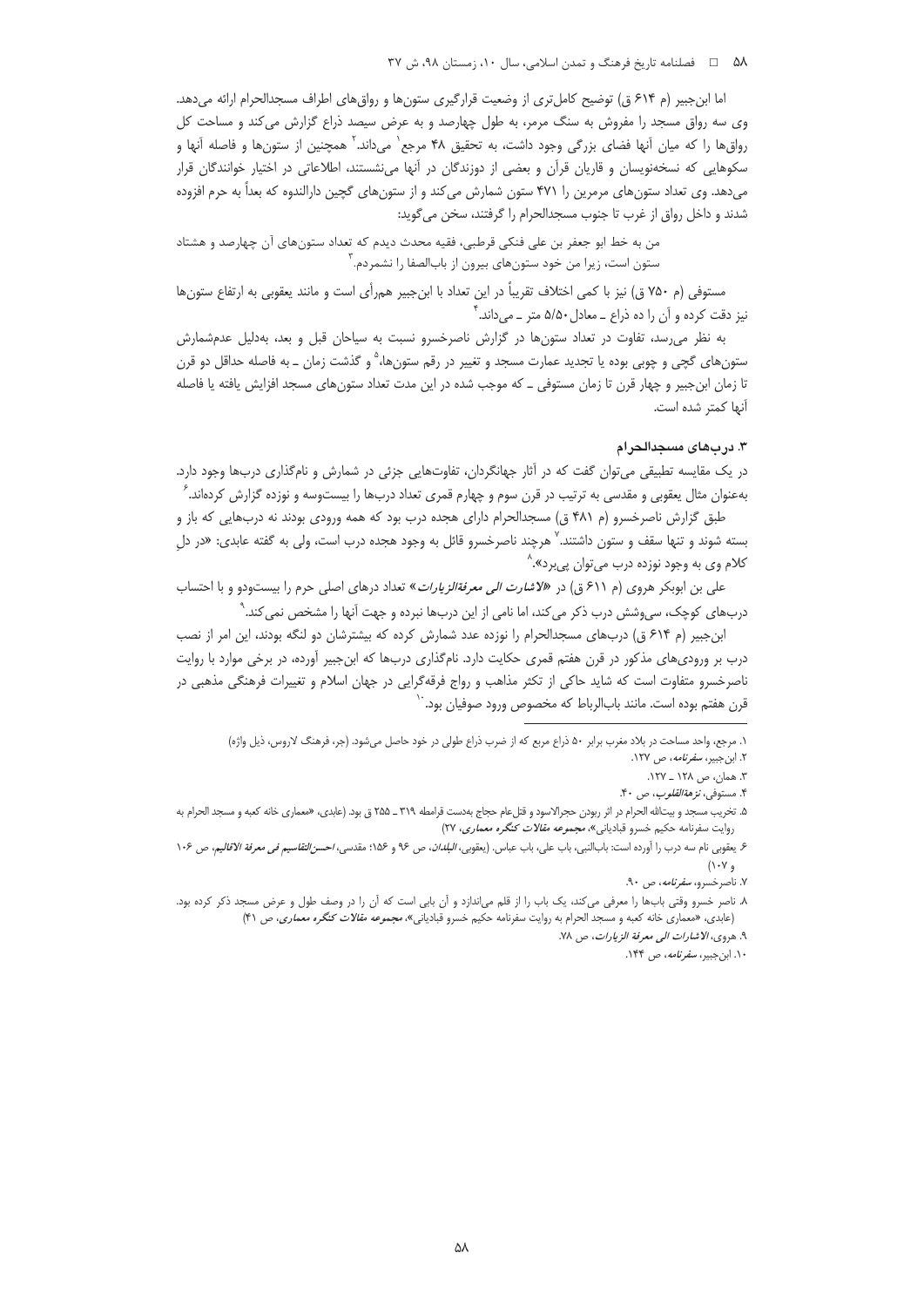بررسی تطبیقی روایت جهانگردان مسلمان از بنای کعبه و مسجدالحرام (قرن ٨ ـ ٣ ق) ها ه

مستوفى در قرن هشتم از ۴ درب مسجدالحرام خبر مى دهد، اما از دو درب نام مى برد: «مسجدالحرام را ۴ درب است باب بنیشیبه بر طرف عراقی است و میان شمال و بابحفا بر طرف شرقی است».<sup>\</sup>

حافظ ابرو همانند ناصرخسرو همان ۱۸ درب را با اختلاف در نام دربها ذکر میکند.<sup>۲</sup> بنابراین بهجز مستوفی که به ۴ درب و یعقوبی و هروی که به ۲۳ درب اشاره دارد، سه جهانگرد دیگر به ۱۸ یا ۱۹ درب اشاره دارند. بهنظر می رسد توسعه مسجد و انگیزه گسترش حرم توسط حاکمان \_ که خادمان حرم بودند \_ و فضای فرهنگی حاکم، موجب جابهجایی و بازسازی دربها و نامگذاریهای جدید شد. جدول زیر بر مبنای جهات اصلی تنظیم و تطبیق داده شده است.

| حافظ ابرو    | ابن بطوط <mark>ه</mark> | مستوفى    | ابنجبير                   | ناصرخسرو                  | مقدسی        | ابن رسته                | جهت       |
|--------------|-------------------------|-----------|---------------------------|---------------------------|--------------|-------------------------|-----------|
| الرهطيه      | السده                   |           | ۴<br>السده                | باب الوسيط <sup>۳</sup>   | بنی جمح      | عمربن عاص               |           |
|              |                         |           |                           |                           |              | باب العجله              |           |
| باب العجله   | باب العجله              |           | باب الاصغير               | باب العجله                | باب العجله   | قعيقعان                 |           |
|              |                         |           |                           |                           |              | حجير بن ابي هاب         | شمال      |
| بابالندوه    | بابالندوه               |           | بابالندوه                 | بابالندوه <sup>۵</sup>    | بابالندوه    | بابالندوه               |           |
| باب المشاوره | باب<br>بنىعبدشمس        |           | $\qquad \qquad -$         | باب المشاوره              | بشارت        | بنى شيبه                |           |
| $\mathbf{r}$ | $\mathbf{r}$            |           | ۴                         | $\mathbf{r}$              | $\mathbf{r}$ | ۶                       | تعداد درب |
| بنىشيبه      | بنىشيبه                 |           | بنى شيبه                  | بنىشيبه                   | بنىشيبه      | شیبه بن عثمان           |           |
| بابالنبى     | بابالنبى                |           | باب عباس                  | بابالنبی <sup>ء</sup>     | در پیغمبر    | دارالقوارير             |           |
| باب بنیهاشم  |                         |           | باب على                   | باب بنىھاشم               | باب بنىھاشم  | بابالنبي                | مشرق      |
|              |                         |           | بابالنبي                  | بابالنبى                  | روغن كشان    | باب عباس                |           |
| باب على      |                         |           | $\overline{a}$            | ہ<br>باب علی <sup>۷</sup> | بزازان       | باب سوقاليل             |           |
| ۴            | ۵                       |           | ۵                         | $\Delta$                  | $\Delta$     | ۵                       | تعداد درب |
|              | بابالرباط               |           |                           | بابالدقاقين               | دقاقان       | بنىعائذ                 |           |
| بابالدقاقين  | بابالدقاقين             |           | باب الاصغير /             | باب الفسانين <sup>^</sup> | جياد         | بنىشعبان بن<br>عبدالاسد |           |
|              |                         |           | بابالرباط                 |                           | خانه وزير    |                         |           |
| الغسالين     |                         |           |                           | باب؟                      | خرمافروشان   |                         | جنوب      |
|              | جياد الاصغر             |           | جياد الاصغر /<br>الخلقيين | بابالطوى                  | زقاقالشطوى   |                         |           |
| بابالصفا     | بابالصفا                | باب الصفا | بابالصفا                  | بابالصفا <sup>۹</sup>     | بابالصفا     | بابالصفا                |           |

۱. مستوفى، *نزهةالقلوب*، ص ۴۲.

۲. حافظ ابرو، *جغرافیا*، ص ۲۰۳.

٣. درحکومت مهدي عباسي (١۶٩ \_ ١٥٨) مرمت شد. (ابن رسته، *اعلاق النفيسه*، ص ٥٢)

۴. از قرن شش به بعد به این نام مشهور بود. (ابنجبیر، *سفرنامه*، ص ۷۳؛ ابنبطوطه، *رحلة ابن بطوطه*، ج ۱، ص ۳۷۷)

۵. بین درهای قعیقعان و دار شیبه بن عثمان ساخته شد. (ابن رسته، *اعلاق النفیسه*، ص ۵۳)

۶ـ از قرن ۵ برای این در، دو ورودی گزارش شده و به زمان ایجاد تغییرات در آن اشاره نشده است. (ناصرخسرو، سفرنامه، ص ۱۲۶؛ ابنجبیر، *سفرنامه*، ص ٧٣؛ ابن بطوطه، رحلة ابن بطوطه، ج ١، ص ٣٧٧)

۷. نخستینبار در قرن پنجم بهنام این باب و ورود علیﷺ از اَن برای نماز اشاره شده است. (ناصر خسرو، *سفرنامه*، ص ۱۲۷)

٨. باب بني شعبان بن عبدالله.

۹. بعد از توسعه مسجد از جنوب برای نخستینبار برای آن در ساختند که بزرگترین در مسجد با چندین ورودی بود. (ابنجبیر، *سفرنامه*، ص ۱۶۶؛ ابن بطوطه، رحلة ابن بطوطه، ج ١، ص ٣٧۶)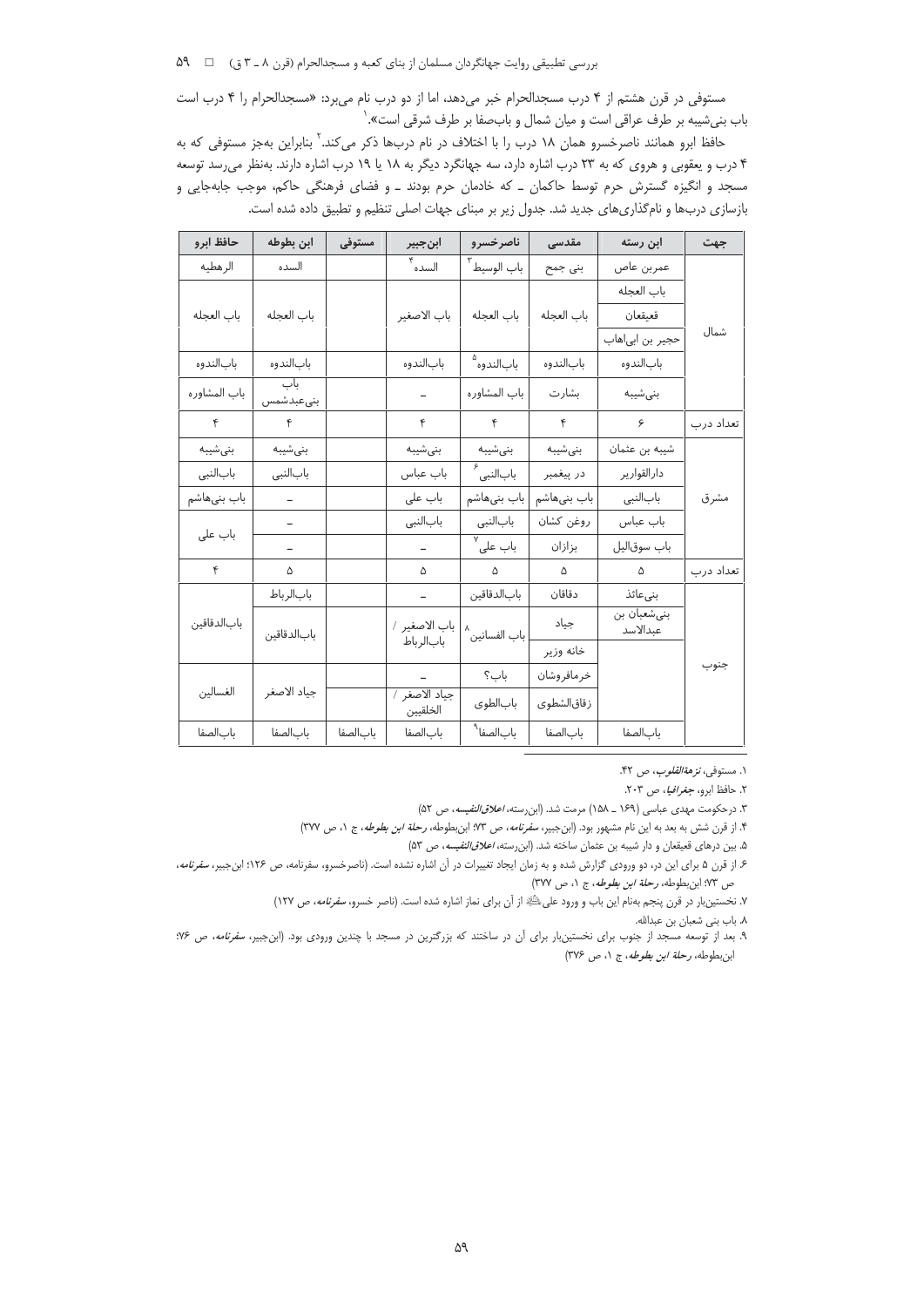۶۰ = فصلنامه تاریخ فرهنگ و تمدن اسلامی، سال ۱۰، زمستان ۹۸، ش ۳۷

| حافظ ابرو               | ابن بطوطه   | مستوفى      | ابنجبير           | ناصرخسرو      | مقدسى       | ابن رسته     | جهت       |            |  |
|-------------------------|-------------|-------------|-------------------|---------------|-------------|--------------|-----------|------------|--|
| الشطوى                  | اجياد كبير  |             | اجياد كبير        | باب التمارين  |             | بنىعدى       |           |            |  |
| النصالين                | اجياد كبير  |             |                   |               | بنىمخزوم    | بنىمخزوم     |           |            |  |
| المنارين                | باب الاكبر  |             | باب امهانی        | باب المعامل ْ |             |              |           | باب امهانی |  |
| المغاسل                 |             |             |                   |               |             | بنىسهم       |           |            |  |
| $\vee$                  | $\vee$      |             | $\vee$            | $\vee$        | $\vee$      | Y            | تعداد درب |            |  |
| باب العروه              | حوزوره      |             | منسوب به<br>حزوره | باب العروه    | حزوره       | اجياد الكبير |           |            |  |
| باب ابراهيم             | باب ابراهيم | باب ابراهيم | باب ابراهيم       | باب ابراهيم   | باب ابراهيم | خزاميه       |           |            |  |
|                         |             |             |                   |               |             | خياطين       | مغرب      |            |  |
| باب العمره <sup>۲</sup> | باب العمره  |             | باب حزوره         |               | بنىسهم      | بنىجمح       |           |            |  |
|                         |             |             |                   |               |             | بنی سهم      |           |            |  |
| ۳                       | ۳           |             | ۳                 | ۳             | ٣           | ۵            | تعداد درب |            |  |
| ۱۸                      | ۱۹          | ۴           | ۱۹                | ۱۹            | ۱۹          | ٢٣           | مجموع     |            |  |

#### جدول شماره ۲: دربهای مسجدالحرام

گزارش تطبیق دربها بر اساس چهار جهت اصلی تدوین شده تا بتوان ضمن مقایسه تغییر نام دربها، بعضی تغییرات را در جهات اصلی نیز مشخص کرد. دربهای اصلی مانند ابراهیم، الندوه، صفا و بنیشیبه تغییر نکردهاند، اما اسامی دربهای دیگر در طول زمان تغییر کرده است. همچنین تعداد دربها توسط ناصر خسرو، ابنجبیر، مقدسی، حافظ ابرو در سمت مغرب و جنوب ثابت بوده، ولی در مشرق و شمال، براساس جدول، توسعه و تغییراتی داشته است.

#### ۴. مقام ابر اهیم

مقام ابراهیمﷺ سنگی است که حضرت ابراهیمﷺ هنگام بنای کعبه بر آن می|یستاد تا بر ساخت کعبه مسلط باشد. این سنگ در شرق کعبه نگهداری میشد و بنا به نقل ابنِ رسته (م ۲۹۰ ق) مربع شکل بود و دو جای پای مورّب با دو انگشت فاصله از یکدیگر بر روی آن نقش بسته بود. جای اصلی مقام بین درب کعبه در ضلع شرقی و رکن حجرالاسود درگوشه شمال شرقی قرار داشت، اما بعدها به دستور خلیفه دوم، از خوف نابود شدن در زیر پای زائران و احتمال جاری شدن سیل جابهجا شد.<sup>۳</sup>

جهانگردان مسلمان، متفق|لقول هستند که مقام، داخل کعبه نگهداری میشد و هنگام حج و برای زیارت حاجیان در جای مخصوص قرار میگرفت. مقام ابراهیم ابتدا در شرق کعبه و بدون حفاظ بود و بعدها در حفاظ قرار گرفت و فقط در ایام حج بيرون أورده مي شد.

مقدسی در حدود سال ۳۷۵ ق محل قرار گرفتن آن را شرق کعبه گزارش نموده که هنگام نماز، درب مقام باز میشد و پیشنماز پس از اقامه نماز آن را زیارت میکرد و جای پای ابراهیمﷺ در آن وارونه دیده میشد." پس در دوره مقدسی مقام ابراهیمﷺ داخل محفظه بوده و بهعنوان نمادی مقدس زیارت میشد.

ناصرخسرو (م ۴۸۱ ق) محفظهای را که مقام در آن قرار داشت، شرح میدهد که این نشان در سنگ دیگری جاسازی و از چهار طرف با غلافی از جنس چوب بسیار مرغوب بسته شده و با زنجیری بزرگ، قفل شده بود. در بین سیاحان، تنها ناصرخسرو به فاصله مقام و کعبه که سی ارش (۱۶/۵۰ متر) بود، اشاره دارد.<sup>۵</sup>

١. نام ديگر آن باب امهاني است. (جمعي از نويسندگان، *دانشنامه جمع و حرمين شريفين*، ج ٣، ص ٤٣٠)

۲. به علت قرارداشتن این باب در برابر محله بنی سهم از تیرههای قریش به باب بنی سهم مشهور بود. (ابن رسته، *اعلاق النفسه*، ص ۵۱)

۳. ابن رسته، *اعلاق النفیسه*، ص ۳۴ ـ ۳۳: کردی مکی، کعب*ه و مسجدالحرام درگذر زمان*، ص ۱۷۴.

۴. مقدسی، *احسن التقاسیم فی معرفة الاقالیم*، ص ۱۰۶.

۵. ناصرخسرو، *سفرنامه*، ص ۹۵.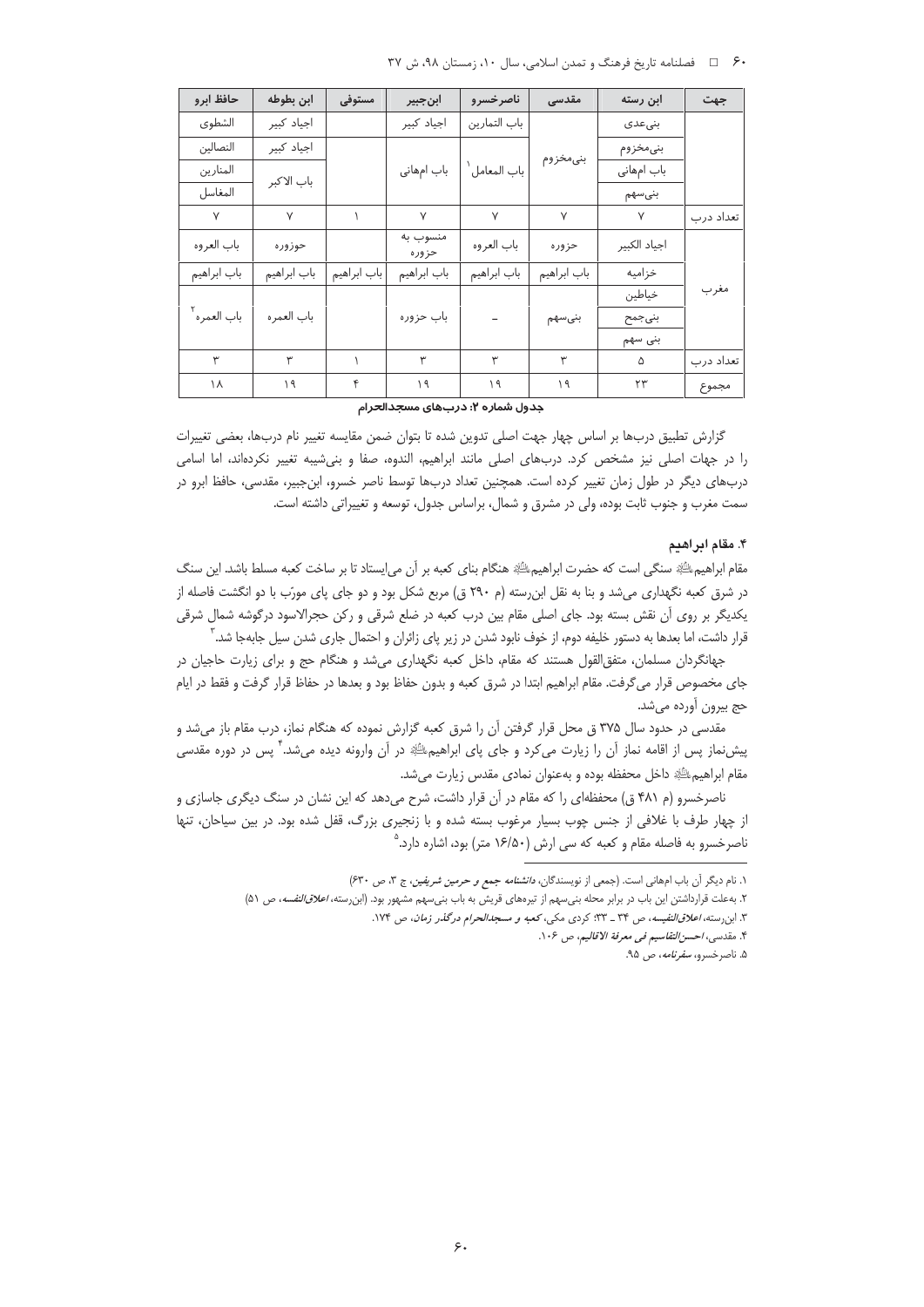ابن جبیر (م ۶۱۴ ق) سنگ مقام را پوشیده از طلا و ارتفاع آن را سه وجب و پهنای آن را دو وجب گزارش می کند که سطح بالای سنگ از سطح پایین آن بزرگتر بود. وی از تعویض پوشش گنبدگونه چوبین روی سنگ ِ مقام با پوشش آهنین می گوید که برای رسیدن عجمیان در ایام حج آماده میشد.`

حافظ ابرو در قرن نهم قمری محل مقام را در همان شرق کعبه و شکل غلاف را مربع و ارتفاع آن را به اندازه قد یک مرد میداند. وی نیز مانند ابنجبیر محافظت کردن از سنگ را در برابر زائران غیرعرب که با اشتیاق به سمت زیارت سنگ مقام هجوم مي آوردند، لازم مي داند. '

## ۵. حجر اسماعيل ڭ

حجر اسماعیلﷺ، فضایی میان کعبه و دیواری نیم‹دایره از رکن عراقی تا رکن شامی خانه خداست.<sup>۳</sup> مقدسی در قرن چهارم ق حجر اسماعیل را که اسماعیلﷺ و مادرش هاجر در آن مدفون|ند، ۲مانند درگاهی به سمت شمال میداند که آب ناودان سقف کعبه به آن می٫یزد و دیوار و زمینش با سنگ رخام فرش شده که بلندی آن تا کمر می٫رسد و آن را «حطیم» ْ می،نامند. ً

ناصرخسرو (م ۴۸۱ ق) معماری حجر و نقشهای روی آن را توضیح میدهد. از نظر وی هر دو سر دیوار حجر، قوس دار و نیم‹ایره و نزدیک به رکنهای کعبه است. محل احداث این دیوار از کعبه ۱۵ گز (هشت و نیم متر) فاصله داشت و آن را با رخامهای رنگارنگ و با نقاشی مرخم کرده بودند.<sup>۷</sup> پس در دوران ناصرخسرو نقشهایی در دیوارهای حجر وجود داشت و نسبت به گذشته تفاوت معناداری را می رساند.

ابن جبیر (م ۶۱۴ ق) آن نقش و نگارها را کامل تر بیان می کند و از اندازه، فاصله حجر تا کعبه، نکات معماری و زیباییشناسی و سازنده آن و اینکه چه کسی در حجر مدفون است، گزارش مبسوطی ارائه میدهد که حاکی از توجه وی در قرن هفتم قمری به این نشانهگذاریها است:

اولاً: وی حجر را از همان نقطهای که سنگچین نشده ـ و قریش این بخش از محوطه کعبه را به حال خود رها کرده ـ اندازهگیری و بهطور دقیق اندازه آن را شش ذراع (۳.۳۰ متر) گزارش می کند.

ثانیاً: فاصله دیوار کعبه ــ که زیر ناودان است ــ با دیواره حِجر ــ که مقابل آن قرار گرفته و به خط مستقیم صحن مذکور را به دو نیمه میکند ے چهل وجب (۱۰ متر) و فاصله (درون حِجر) از مدخلی به مدخل دیگر را شانزده قدم برابر چهل و هشت وجب (۱۱.۲۵ متر) میداند.

ثالثاً: ارتفاع ديواره اين حجر مرمرين را پنج و نيم وجب (١.٢۵متر) و پهناي آن را چهار وجب (١متر) توصيف مي كند. ^ وی نکات زیبایی شناسی حجر را مفصل و با ادبیاتی فاخر به تصویر می کشد:

پیرامون حجر، دیوارهای تمام از مرمر سفید و سیاه است که به خوبی به هم چسبانده شده … او شکل شجری دارد و شاخههای برنجی آب طلایی دیواره حِجر به صورت شطرنجی در یکدیگر داخل شده و محراب گونه مینماید که چون آفتاب بر آن افتد بازتابش به زیبایی میدرخشد .... .

توصيف دقيق ابن جبير به همراه ذكر جزئيات، تصوير دقيقي از تغييرات را ارائه مي كند. ساختوساز حجر اسماعيل بيشتر متعلق به نيمه دوم قرن ششم قمري است كه ابنِ جبير دقيقاً از وجود هنر آرابسک `` در ديواره حجر اسماعيل سخن مي¢ويد.

۰۱. این جبیر، *سفرنامه*، ص ۱۲۱.

٢. حافظ ابرو، جغرافیا، ص ٢٠۶.

۳. پورامینی، حجر *اسماعیل در نگاه قرآن*، ص ۱۱۶.

۴. حجر اسماعیل مدفن بسیاری از پیامبران است که به حج آمدند و در آنجا دفن شدند. (ازرقی، *اخبار مکه و ما جاء فیها من الآثار*، ج ۲، ص ۶۶)

۵. فاصله ميان حجرالاسود و مقام ابراهيم و زمزم و حجر اسماعيل است. (مقدسي، *احسن التقاسيم في معرفة الاقاليم*، ص ۱۶۵)

۶. همان، ص ۰۵.

٧. ناصرخسرو، سفرنامه، ص ٢۵. ۸. ابن جبیر، *سفرنامه*، ص ۱۲۳.

۹. همان، ص ۱۲۲.

۱۰. شیوهایی در تزیین با شکل های دقیق هندسی و نقش های گیاهی ساده و دور از طبیعت با پیچ و خمهای متقاطع و موزون. (بورکهارت، *هنراسلامی* زبان و بيان، ص ۶۸)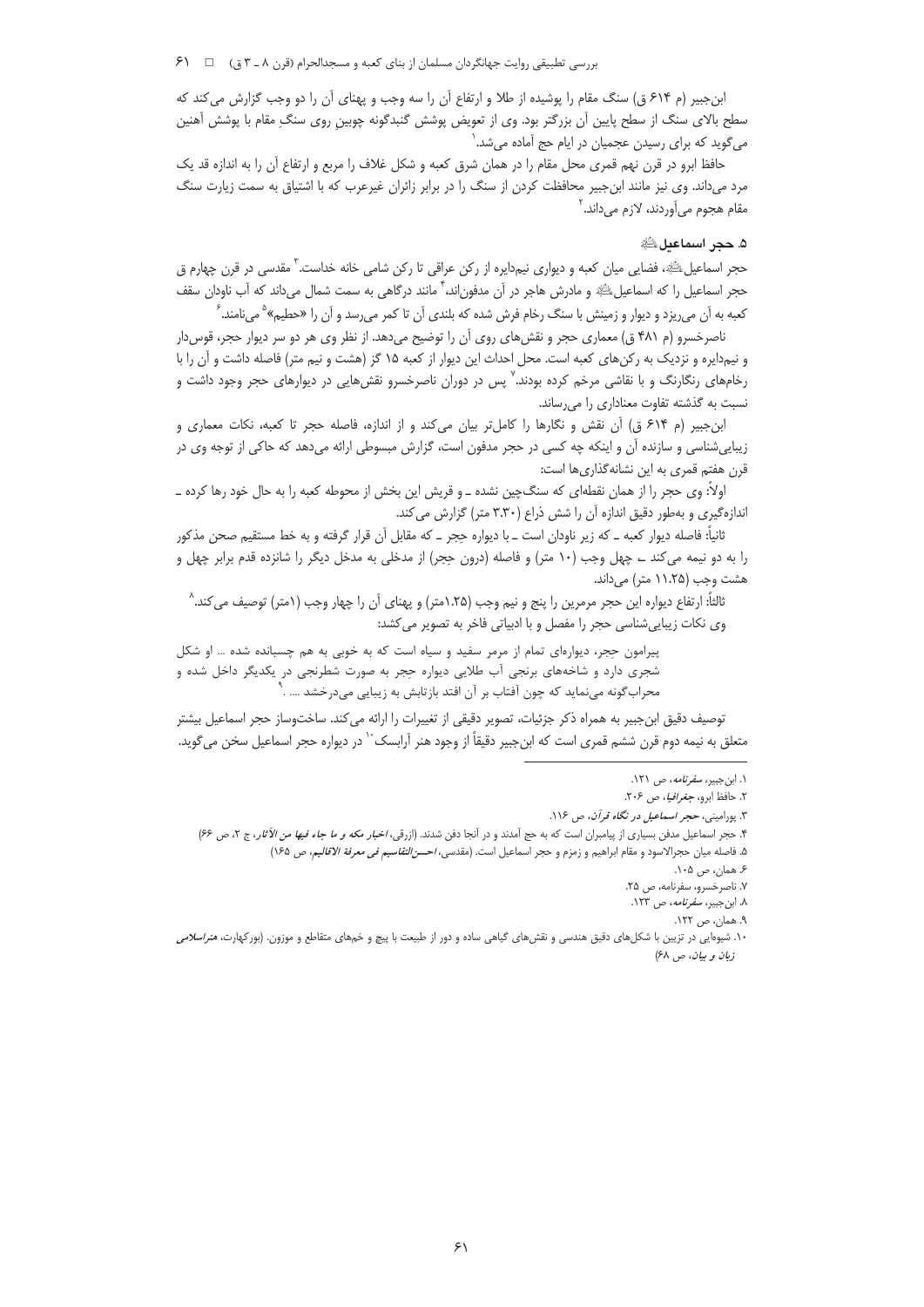#### ۶۲ = فصلنامه تاريخ فرهنگ و تمدن اسلامي، سال ١٠، زمستان ٩٨، ش ٣٧

با توجه به بررسی های صورت گرفته بهنظر می رسد که ابعاد و اندازه حجر اسماعیل در طول تاریخ ثابت بوده و فقط ارتفاع و ضخامت ديوار، تغييرات جزئي داشته است. عمده تغييرات، مربوط به تزئينات حجر ميباشد، اما درخصوص مقايسه فاصله دیوار حجر از دیوار کعبه که توسط ناصرخسرو و ابنجبیر با دو واحد متفاوت و اختلاف ۶.۵ متری ذکر شده، این اختلاف میتواند ناشی از تفاوت در واحد و محل اندازهگیری ـ از داخل یا بیرون دیوار حجر ـ باشد.

### ب) كعبه

#### ۱. ایجاد و ارکان کعبه

کعبه، مهمترین و مقدسترین مکان در مسجدالحرام است که غالباً همه جزئیات آن مورد توجه سیاحانی که به حج مشرف شدهاند، واقع شده و در اهمیت آن همین بس که مردم به هنگام سختی و بلا، برای طلب گشایش از خداوند در کنار آن جمع میشدند. ٰ پس از آنکه کعبه به دست حضرت آدمﷺ بنا نهاده شد ؓ، بارها قبل از ظهور اسلام تجدید بنا گردید. ؓ بلایای طبیعی و غیرطبیعی مانند طوفان، سیل، آتش سوزی، بازسازی، جابهجایی حجرالاسود و انتقال تولیت در طول تاریخ و تا سال ۴۴۲ ق کعبه را دچار تغییراتی نمود که موجب بازسازی کلی و جزئی در بام، درب و ستونهای آن گردید.<sup>۲</sup> پس از اسلام نیز کعبه بارها توسط قبایل و اشخاص ذینفوذی مانند بنی خزاعه، قریش، زبیریان (۶۴ ق) و حجاج بن یوسف (۷۴ ق) خلفای اموی (۱۳۲ \_ ۴۱) و عباسی (۶۵۶ \_ ۱۳۲) تجدید بنا شد<sup>۵</sup> تا اینکه ابن جبیر در قرن هفتم قمری از استحکام کعبه و مصالح به کاررفته در آن که مانند قلعهای محکم در میان مسجدالحرام ایستاده، سخن می *گ*وید. <sup>۶</sup>

طول خانه كعبه از شمال به جنوب و عرض أن از مشرق به مغرب است. ازرقى (م ٢٥٠ ق) در قرن سوم، طول كعبه را ۲۵ و عرضش را ۲۱ ذراع گزارش نموده است. <sup>۷</sup> ابعاد کعبه همواره مورد توجه سفرنامهنویسان و سیاحان بوده و در روایتها، تفاوتهایی جزئی قابل مشاهده است.

| ش.ص | سایر توضیحات          |      | ابعاد بيرون كعبه                        |                                                                                                  |  |                                   |  | ابعاد بيرون كعبه |  |           | واحد                                 |       |              |
|-----|-----------------------|------|-----------------------------------------|--------------------------------------------------------------------------------------------------|--|-----------------------------------|--|------------------|--|-----------|--------------------------------------|-------|--------------|
|     |                       | درون |                                         | براساس واحد متريك                                                                                |  |                                   |  | با واحد قديمي    |  |           |                                      |       | سفر نامەنوپس |
| 28  |                       | كعىه |                                         | طول  عرض مساحت تغييرات                                                                           |  |                                   |  |                  |  |           | قديم أمتريك أرتفاع أطول أعرض أارتفاع |       |              |
|     | عرض كعبه از يك طرف ٢١ |      |                                         |                                                                                                  |  |                                   |  |                  |  |           |                                      |       |              |
|     | و از طرف دیگر ۲۲ ذراع |      | ۲۵  ۱۲.۵   ۱۳.۷   ۱۳.۷   ۱۶۱.۶    مبنای |                                                                                                  |  |                                   |  |                  |  |           | ذراع   ۵۵ -   ۲۷                     |       |              |
|     | گزارش شده که مبنای    |      | مقايسه                                  |                                                                                                  |  |                                   |  |                  |  |           |                                      |       | ابنرسته      |
|     | محاسبه ۲۱.۵ می باشد   |      |                                         |                                                                                                  |  |                                   |  |                  |  |           |                                      |       |              |
| 111 | دور حجر ۵۰ و طول طواف |      |                                         | $7. \wedge \uparrow$ 1YO.O                                                                       |  | ۲۷   ۱۳.۵   ۱۴.۸   ۲۳.۵   ۲۴   ۱۳ |  |                  |  |           | .00                                  | ذراع  | خر داذبه     |
|     | ۱۰۷ ذراع              |      |                                         |                                                                                                  |  |                                   |  |                  |  |           |                                      |       |              |
|     | عرض كعبه از يك طرف ٢١ |      |                                         |                                                                                                  |  |                                   |  |                  |  |           |                                      |       |              |
|     | و از طرف دیگر ۲۲ ذراع |      |                                         | $ S \setminus S $ $ A \setminus  T \setminus   \setminus S $ $ Y \setminus S $ $ Y \setminus S $ |  |                                   |  |                  |  | <b>YA</b> | $.00 -$                              | اذراع | يعقوبى       |
|     | گزارش شده که مبنای    |      |                                         |                                                                                                  |  |                                   |  |                  |  |           |                                      |       |              |
|     | محاسبه ۲۱.۵ میباشد    |      |                                         |                                                                                                  |  |                                   |  |                  |  |           |                                      |       |              |

۱. ابن رسته، *اعلاق النفيسه*، ۳۴و۳۴.

٢. آل عمران (٣): ٩۶؛ ابن رسته، اعلاق النفيسه، ص ٣۶ \_ ٣٥.

۷. ازرقبی، *اخبار مکه و ما جاء فیها من الآثار*، ص ۲۹۰ <sub>– </sub>۲۸۹.

۳. ازرقی، *اخبار مکه و ما جاء فیها من الآثار، ص ۹*۳: ابن رسته، *اعلاقالنفیسه*، ص ۴۲، ۴۹ و۳۴: مستوفی، *نزهةالقلوب*، ص ۴۲: مسعودی، *مروج الذه*ب، ج ۱، ص ۴۲۰ و ۴۱۲.

۴. عابدی، «معماری خانه کعبه و مسجدالحرام به روایت سفرنامه حکیم خسرو قبادیانی»، مجم*وعه مقالات کنگره معماری*، ص ۲۰ ـ ۱۸.

۵. در طول تاریخ خلفای عباسی، حاکمان، تاجران و بزرگان، هر کدام به نوعی تلاش میکردند تا در ساختوساز کعبه نقش داشته باشند، ازجمله معتضد و مقتفی عباسی و گاه نیز در ستیزها و قحطیها، زیوراًلات و طلاجات آن را به غارت میبردند. (مستوفی*، نزهةالقلوب،* ص ۴۳؛ دینوری، الاخبار الطوال، ص ٣٣، فاسى، شفاء الغرام باخبار البلدالحرام، ج ١، ص ١٥٢)

۶. ابن جبیر، *سفرنامه*، ص ۱۳۵.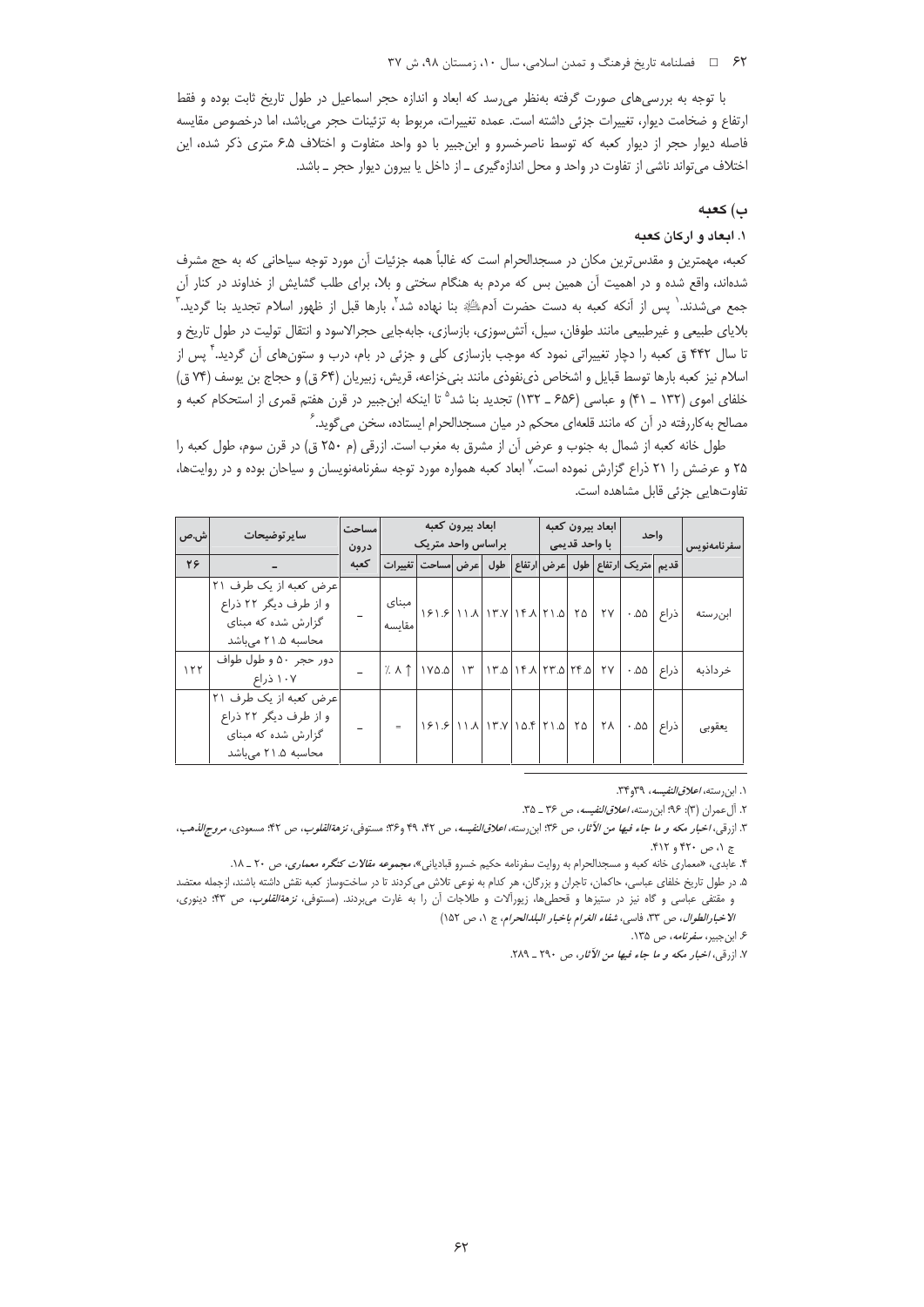| 180                                                | گر د سنگ طواف ۵۰ و<br>درازا۱۵۰ ارش     |     | $ 7\land \uparrow 1\lor 0.0 1\uparrow 1\uparrow 0 1\uparrow 1 \uparrow 0 \uparrow\uparrow 0 1\uparrow 0 1\uparrow 1 $ |                                                                                                                                                                                                                               |            |      |        |                                  |     |        |                                                                     |              | ا حدود العالم   ارش   ۵۵ ۰ <sub>.</sub> |
|----------------------------------------------------|----------------------------------------|-----|-----------------------------------------------------------------------------------------------------------------------|-------------------------------------------------------------------------------------------------------------------------------------------------------------------------------------------------------------------------------|------------|------|--------|----------------------------------|-----|--------|---------------------------------------------------------------------|--------------|-----------------------------------------|
| $\cdot \wedge \cdot \varphi$<br>$\cdot$ $\epsilon$ | دور حجر ۲۵ ذراع و دور<br>طواف ۱۰۷ ذراع |     | $ X \wedge \uparrow Y \wedge \uparrow $                                                                               |                                                                                                                                                                                                                               | $ \gamma $ | 17.0 | 16.1   | ۲۳                               | ۲۴  | ٢Y     | وجب ٢٢٥.                                                            | ذراع   ۵۵. ۰ | مقدسی                                   |
|                                                    |                                        |     |                                                                                                                       |                                                                                                                                                                                                                               |            |      |        |                                  |     |        |                                                                     |              |                                         |
| 9 <sub>1</sub>                                     |                                        |     | $ 7.1 \cdot 1 7.150 $ $\Lambda \Lambda$ $ 15.0 $                                                                      |                                                                                                                                                                                                                               |            |      | $\sim$ | $  \gamma \epsilon  $ $\gamma$ . |     | $\sim$ | $.00 -$                                                             | ∣ارش         | ناصر خسر و                              |
|                                                    | از حجرالاسود ۲۹ذراع و از               |     |                                                                                                                       |                                                                                                                                                                                                                               |            |      | 10.9   |                                  |     |        |                                                                     |              |                                         |
|                                                    | طرف دیگر به سبب شیب                    |     | $ 7.19$ $ 11.1$ $ 1.1$ $ 1.1$                                                                                         |                                                                                                                                                                                                                               |            |      |        | $FA$ $\Delta F$                  |     |        | ارش   ۵۵ ۰   ۲۸ –  <br>  وجب   ۲۹ - ۲۹   ۴  <br>  وجب   ۲۹ - ۲۰   ۴ |              | ابنجبير                                 |
|                                                    | ناودان ۲۸ ذراع                         |     |                                                                                                                       |                                                                                                                                                                                                                               |            |      |        |                                  |     |        |                                                                     |              |                                         |
| 957                                                | ابعاد براساس بازسازى حجاج              |     |                                                                                                                       |                                                                                                                                                                                                                               |            |      |        |                                  |     |        |                                                                     |              |                                         |
|                                                    | بن یوسف و مساحت بیرون                  | ۴۴۴ |                                                                                                                       | $7.4$   $155$ $\frac{1}{15}$   $17.5$   $17.7$   $16.1$ $17$   $17$   $17$   $17$   $17$   $17$   $17$   $17$   $17$   $17$   $17$   $17$   $17$   $17$   $17$   $17$   $17$   $17$   $17$   $17$   $17$   $17$   $17$   $17$ |            |      |        |                                  |     |        | .00                                                                 | گز           | مستوفى                                  |
| $f^{\mu}$                                          | ۵۷۵ گز میباشد                          |     |                                                                                                                       |                                                                                                                                                                                                                               |            |      |        |                                  |     |        |                                                                     |              |                                         |
| $Y \cdot 5$                                        |                                        |     | $ X F F L $ $\Lambda V$ $\Lambda$                                                                                     |                                                                                                                                                                                                                               |            | ۹.۹  |        | $\frac{1}{2}$                    | 1 \ |        | ۵۵. ۰                                                               | ارش          | حافظ ابر و                              |

بررسي تطبيقي روايت جهانگردان مسلمان از بناي كعبه و مسجدالحرام (قرن ٨ ـ ٣ ق) [ 7 \* )

جدول شماره ۳: ابعاد کعبه

بر اساس جدول فوق تنها مستوفى در اندازهگيرى مساحت به طول و عرض بيرون و درون كعبه اشاره دقيق دارد، اما دیگر مساحتها تنها مستخرج از طول و عرض بیرونی گزارش شده است. در ستون تغییرات، جهت فلشها حاکی از کاهش یا افزایش مساحت کعبه است که این اختلافها اغلب جزئی است که می¤واند ناشی از واحد اندازهگیری باشد، اما ابعاد اشاره شده توسط حافظ ابرو در قرن نهم قمری نزدیک نصف مساحتهای قبل است! با توجه به اینکه حافظ ابرو در بسیاری از موارد از ناصرخسرو رونویسی کرده، احتمالاً در ضبط طول مرتکب اشتباه شده است. همچنین ابنجبیر و مستوفی از دو سمت با درنظر گرفتن سقف خانه كعبه، دو عدد متفاوت را براي ارتفاع ذكر كردهاند.

محل قرارگیری رکن های کعبه و نامگذاری آنها میان سیاحان این دوره تقریباً مشابه و با اندکی تفاوت بیان شده است. بهعنوان مثال ناصرخسرو، ابنجبیر و حافظ ابرو هرکدام به ترتیب رکن عراقی را در جنوب شرق، رکن حجرالاسود را در شمال شرق و رکن مغربی جنوبی را رکن یمانی و رکن شمالی مغربی را رکن شامی نامیدهاند.<sup>\</sup> اما مستوفی در بیان ارکان كعبه، حجرالاسود را در ركن عراقي آورده است. وي مي گويد:

حجرالاسود را در بیرون کعبه در رکن عراقی نشاند و آن رکن مایل شرقی و مقام ابراهیم و زمزم نزدیک اوست و رکنی که مایل شمالیست رکن شامی گویند و رکنی که مایل غربیست رکن حبشی گویند و آنکه جنوبیٍست رکن یمانی گویند. ٰ

بنابراین مستوفی در دو نکته با دیگر سیاحان تفاوت دارد: نکته اول آنکه وی رکن حجرالاسود را با رکن عراقی یکی دانسته است ٌ و دوم آنکه از رکن حبشی نام برده که در دیگر منابع ذکر نشده است.

## ۲ در ون کعبه

آنچه در آثار سیاحان و سفرنامهها از درون کعبه توصیف شده، عمدتاً مربوط به ستونها، دیوارها، کف و سقف خانه است که به ترتیب بدان پرداخته می شود:

#### یک. ستون ها

ابنرسته در قرن سوم قمری از وجود سه ستون چوبین مدور در کعبه خبر میدهد که سقف کعبه بر آنها استوار شده است. ٔ

١. ناصرخسرو، *سفرنامه*، ص ٩٢؛ ابن جبير، *سفرنامه*، ص ١١٩؛ حافظ ابرو، ج*غرافيا، ص ٢٠٨* 

۲. مستوفى، *نزهة القلوب*، ص ۴۲.

٣. در بعضي منابع از ركن حجرالاسود به ركن عراقي نام برده شده است. (wikifeqh.ir)

۴. ابن رسته، *اعلاق النفیسه*، ص ۲۵؛ قریش بر خانه کعبه سقف ساخت و احتمالاً ستون زد و ابن زبیر (م ۶۸ ق) سه ستون در یک ردیف در درون کعبه بنا نهاد و کعبه را با سرب گداخته مستحکم نمود. (کردی مکی، کع*به و مسجدالحرام در گذر زمان*، ص ۵۵)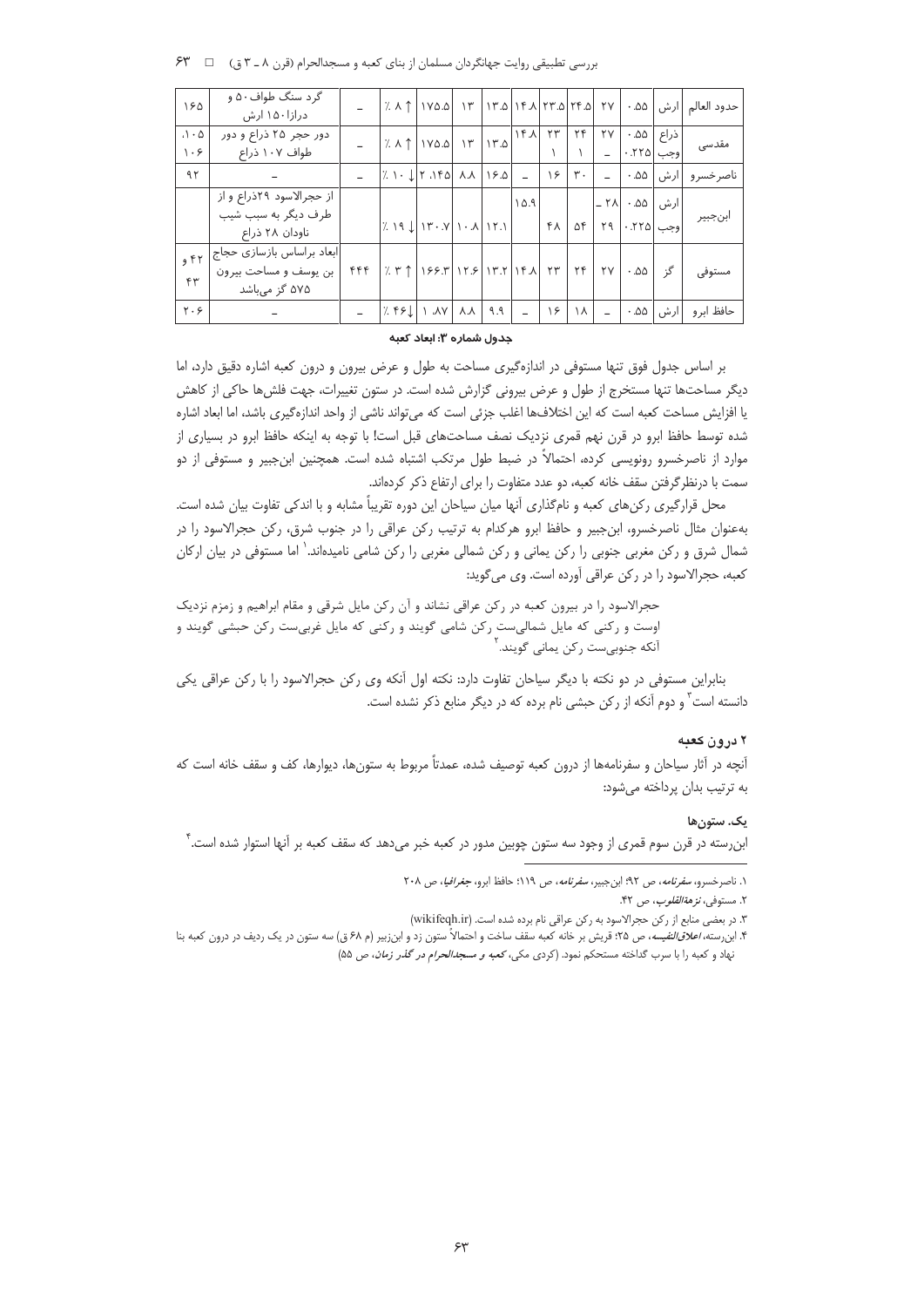۶۴ = فصلنامه تاريخ فرهنگ و تمدن اسلامي، سال ١٠، زمستان ٩٨، ش ٣٧

اما این ستونها در عهد رسول اللهﷺ، ۵ سال قبل از مبعث ـ زمانی که قریش کعبه را عمارت کردند و آن را مسقف نمودند ــ چهار ستون بود.`

> اگر سخن مستوفی صحیح باشد، پس تا قرن سوم، یک ستون کعبه در بازسازی آن حذف شده است. ناصرخسرو مي گويد:

و ستونها که در خانه است و در زیر سقف زدهاند همه چوبین است، چهارسو تراشیده از چوب ساج الا یک ستون که مدور است.<sup>۲</sup>

در گزارش ناصرخسرو، ستونها چهار گوش اند و تنها یکی از آنها مدور است. عقیل عابدی از نحوه بیان ناصرخسرو چنین استنباط می کند که احتمالاً تعداد ستون@ا در زمان ناصرخسرو افزایش یافته، زیرا از عبارت «همه ستونها» استفاده شده که به نظر بیش از سه ستون است. ضمناً به نظر وی در شرحی که ناصرخسرو از نحوه نصب قندیلهای خانه کعبه در میان ستونها ارائه میدهد ــ که «اندر میان ستونها سه قندیل آویخته است»<sup>۳</sup> ــ میتوان دریافت که ستونها در زمان وی در دو ردیف سه ستونی بوده و در بین هر دو ستونِ مقابل یکدیگر، یک قندیل در راستای طولی خانه کعبه آویخته بود. ٔ بنابراین از نظر عابدی، کعبه احتمالاً در دوره ناصرخسرو به لحاظ افزایش ستونها و چهارگوشه شدن آنها تجدید بنا و بازسازی شده بود.

اما علی بن ابی بکر هروی (م ۶۱۱ ق) نظریه افزایش ستونها را رد می کند.<sup>۵</sup> ابن جبیر نیز از وجود سه ستون داخل کعبه گزارش میدهد. گزارشی از ساختوساز اساسی و کاهش ستونهای کعبه در فاصله زمانی بین ناصرخسرو و ابنجبیر در دست نيست:

در داخل کعبه سه ستون از چوب ساج بسیار بلند قرار داشت ... ستون اوّل در وسط دیواری که دو رکن يماني آن را احاطه كرده و فاصله آن با ديوار ياد شده سه قدم بوده است. ستون سوّم مقابل ديواري بوده که دو رکن عراقی و شامی را احاطه نموده بود. ٔ

وی به مکان ستون دوم در درون کعبه اشاره ندارد. حافظ ابرو نیز در قرن نهم به ستونهای درون خانه اشاره کوتاهی دارد که تأیید همان سه ستون است:

در آن خانه سه ستون است در ازای هم، یکی برابر در است و دیگری از آن بر جانب شمال و سیم از آن هم بر جانب شمال و ستونها چوبین است و بن ستونها مربع است و زیر ستونها هم چوبین. ٰ

بنابر این در این دوره بهطور کلی سیاحان از وجود سه ستون در درون کعبه خبر میدهند.

## دو. ديوارهاي داخل كعبه:

اولاً: در أثار برخی از سیاحان، از شکافی در دیوار کعبه سخن به میان اَمده و نظرات متفاوتی درباره اَن ارائه شده است. براساس گزارش ابن٫سته، یک شکاف در دیوار خانه کعبه به اندازه ۲ ذراع و ۲۴ انگشت وجود داشت.^ ابنجبیر این شکاف را آبریز شستوشوی کعبه میداند.<sup>۹</sup> برخی نیز آن را جایگاه مقام ابراهیم؛ﷺ و محل نماز جبرئیل و پیامبرﷺ دانستهاند<sup>.۰</sup> و

۱. مستوف*ی، نزهة القلوب، ص* ۵.

۲. ناصرخسرو، *سفرنامه*، ص ۹۲.

۳. ناصر خسرو، *سفرنامه*، ص ۹۳.

۴. عابدي، «معماري خانه كعبه و مسجد الحرام به روايت سفرنامه حكيم خسرو قبادياني»، *مجموعه مقالات كنگره معماري*، ص ۲۶.

۵. هروي، الاشارات الى معرفةالز بارات، ص ۲۴.

ع این چیپر، *سفرنامه*، ص ۱۲۱ و ۱۲۲.

۷. حافظ ابرو، *جغرافیا*، ص ۲۰۸.

٨. ابن رسته، *اعلاق النفيسه*، ص ۴۲ و ۴۵.

۹. ابن جبیر، *سفرنامه*، ص ۱۲۳.

۱۰. کردی مکی، کعبه و مسج*دالحرام در گذر زمان*، ص ۱۳۰.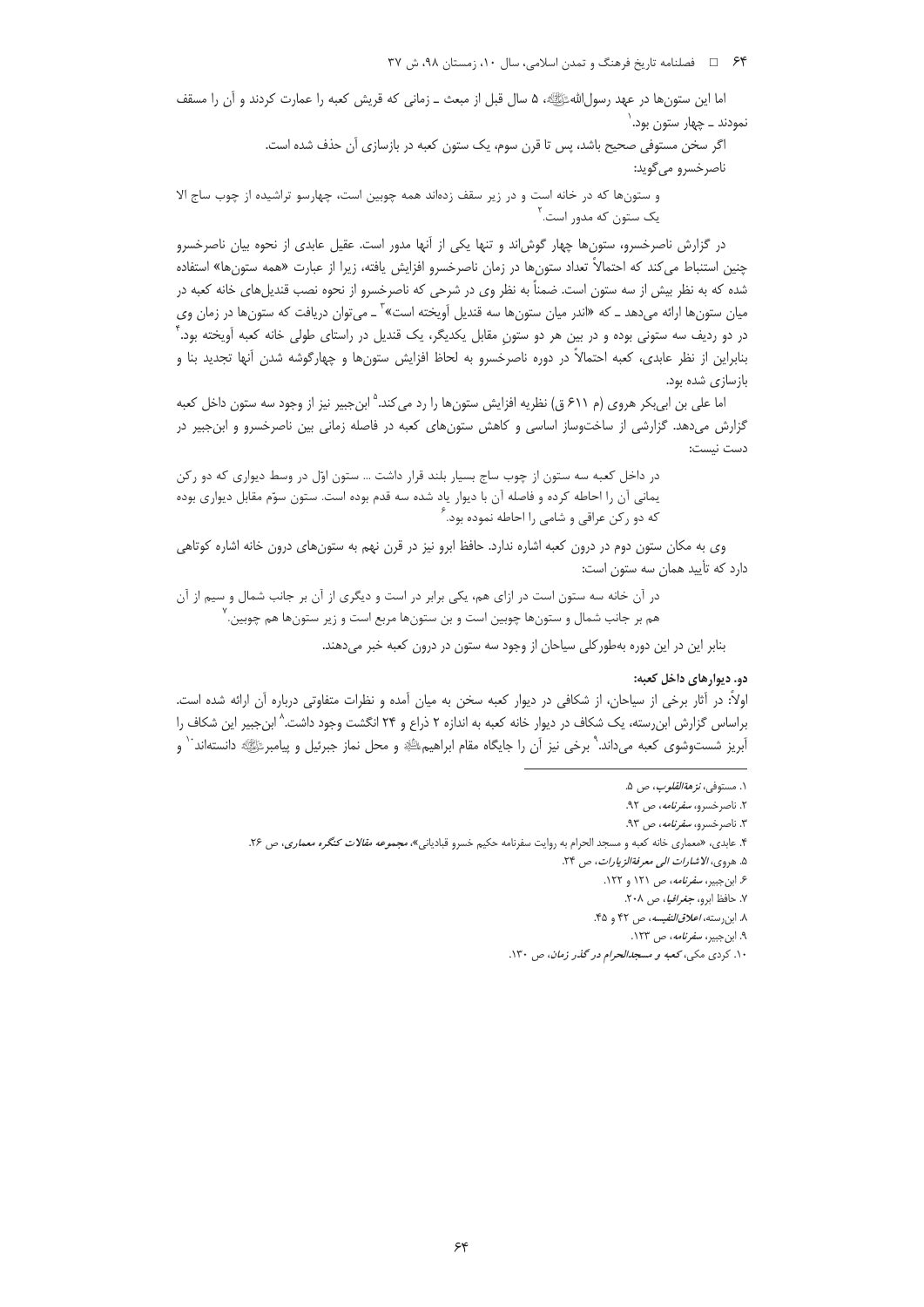مشخص نکردهاند که دقیقاً این شکاف به چه منظور بوده است.

ثانياً: پوشش ديوارها نيز مورد توجه سياحان قرار گرفته است، ازجمله ناصرخسرو در قرن پنجم قمري توصيف دقيقي از دیوارهای درون خانه دارد. وی ضخامت دیوار را شش شِبْرْ (وجب)، پوشیده به مرمرهای رنگارنگ و طلاکاری شده گزارش می کند و در سمت غربی کعبه، به شش محراب که به دیوار نصب شده بود و هریک به اندازه قد مردی از زمین ارتفاع داشت، اشاره می کند. این محرابها نقره و طلاکاری شده و از سطح زمین بالاتر بودند و دیوار کعبه بالاتر از این محرابها قرار گرفته بود. اما در جای دیگر میگوید:

در هر دیوار سه محراب قرار دارد. یکی بزرگ در میان و دو کوچک بر دو طرف، چنان که بر چهاردیوار دوازده محراب است.`

به نظر می رسد که محرابهای اخیر جزئی از معماری دیوارهای خانه کعبه بودهاند، نه به صورت تزئینی که به دیوار افزوده شده باشند.

ابنجبیر نهتنها در قرن هفتم قمری از ورقهای زرین که از نیمه بالای دیوار آویخته شده یاد میکند بلکه از ابریشم رنگین و گلابتوندوزی و سوزن کاری شده سقف که با رنگ پردههای دیوار هماهنگ بود، میگوید. این پردهها سی و چهار تخته و از چهار طرف بر دیوارها آویزان شده بودند. هجده تخته بر دو دیوار بزرگتر و شانزده تخته بر دو دیوار کوچکتر آويخته بود.<sup>۲</sup> توصيفات ابن جبير حاكي از تغيير تزئينات داخلي كعبه نسبت به دوره قبل بوده است.

ثالثاً: روزنههای کعبه مورد دیگری است که از درون کعبه گزارش شده است. بنا به روایت ازرقی در قرن سوم قمری:

در سقف خانه چهار روزن قرار دارد. یکی در کنار رکن غربی، دیگری در رکن یمانی، سومی رکن حجرالاسود و چهارمی در کنار ستون میانی کعبه، که این ستون در فاصله میان رکن حجرالاسود و رکن یمانی قرار دارد. روزنهها به صورت مربع بوده و در بالای هریک مرمری یمانی قرار داده شده است.

ناصرخسرو نیز از چهار روزن در چهار گوشه یاد می کند. با این تفاوت که بر هر روزنی تختهای آبگینه (آیینه) قرار گرفته و باعث روشنی کعبه شده است، ٔ اما به روایت ابنِ جبیر، کعبه چهار روزن در دیوار و یک روزن در سقف داشت که بر آنها شیشههای زیبا با نقش و نگار عراقی نصب شده بود.<sup>۵</sup> در درون کعبه کتیبههایی بود که نشان میداد سلاطین مصر در عمران و آبادانی این مکان مقدس سهیم بودند. ً

### ٣. درب كعنه

برخی از سیاحان که به حج مشرف شدهاند، به شرح درب کعبه، محل نصب، اندازه و شکل ظاهر، قفل و پلههای ورودی آن پرداختهاند. موقعیت درب کعبه و اندازه آن توسط ناصرخسرو و ابن جبیر بیان شده است.

|                   | ابعاد درب کعبه     | موقعیت درب کعبه                         |                  | واحد | سياح                         |
|-------------------|--------------------|-----------------------------------------|------------------|------|------------------------------|
| ارتفاع            | عرض                | ارتفاع از زمین                          | فاصله از حجر     |      |                              |
| ۳.۵ گز / ۳.۸۵ متر | ۶.۵ ارش / ۳.۵۷ متر | ۴ ارش / ۲.۲۰ متر                        | ۴ ارش / ۲.۲۰ متر |      | ناصرخسرو (م ۴۸۱ ق)  ارش / گز |
| ۱۳ وجب / ۳.۲۵ متر | ۸ وجب / ۲ متر      | ۱۰ وجب / ۲.۲۵ متر   ۱۱.۵ وجب / ۲.۵۸ متر |                  |      | ابن جبير (م ۶۱۴ ق)   وجب     |
|                   |                    |                                         |                  |      |                              |

#### جدول شماره ٤: موقعیت و ابعاد درب کعبه

در مقايسه ابعاد مي توان به اختلاف عرض درب كعبه كه معنادار است، اشاره نمود. برخي از سياحان، ظاهر درب را نيز با دقت

۰۱. ناصر خسرو، *سفرنامه*، ص ۹۷ و ۹۳.

۲. این چیبر، *سفرنامه*، ص ۱۲۰ و ۱۲۲.

٣. ازرقبي، *اخبار مكه و ما جاء فيها من الأثار*، ص ٢٩١.

۴. ناصرخسرو، *سفرنامه*، ص ۹۴: حافظ ابرو عيناً همان مطلب را بيان كرده است. (حافظ ابرو، *جغرافيا، ص ٢٠*٨)

۵. ابن جبیر، *سفرنامه*، ص ۱۲۰.

۶. و چهار تخته نقره گین بزرگ ... بر هریک نام سلطانی از سلاطین مصر نوشته ... . (ناصرخسرو، *سفرنامه*، ص ۹۴)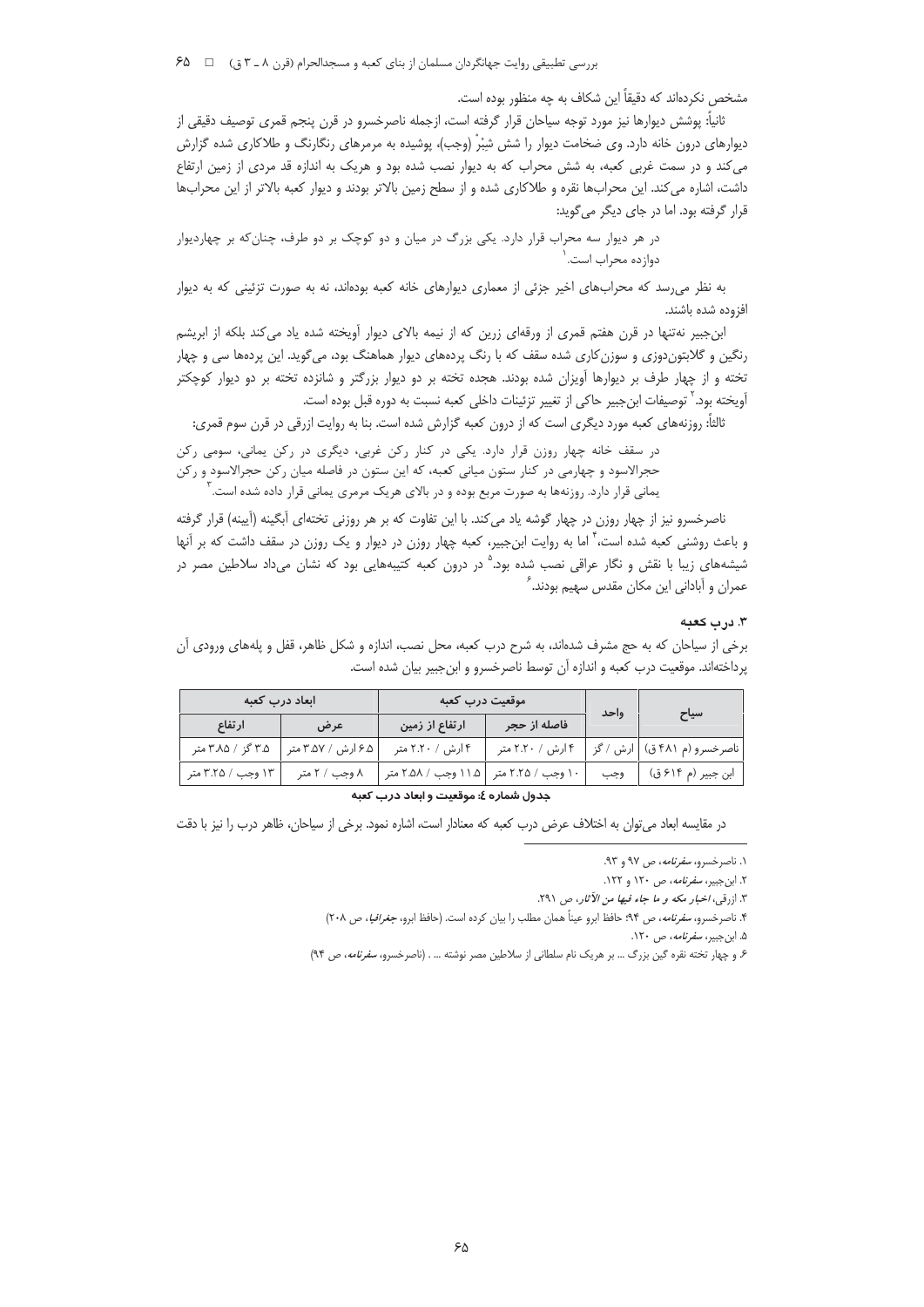توصیف کردهاند. مسعودی در قرن چهارم قمری می *گ*وید: «در دولنگه دارد که با ورق های نقره پوشیده شده و زر اندود است». <sup>(</sup>

ناصرخسرو جنس درب را از چوب ساج و پوشیده از طلا و نقره توصیف می کند و طرحهای منبت و آیه منقوش بر آن را «إِنَّ أَوَّلَ بَيتٍ وُضِعَ لِلنَّاس...» شرح مى‹هد. حلقهها و قفلهايى بزرگ و كوچک از جنس نقره بر دو لنگه درب نصب كرده بودند که تا آنها را بر نمی داشتند، درب باز نمی شد.<sup>۲</sup>

ابنجبیر در قرن هفتم قمری با نکتهسنجی بیشتری ظاهر درب را به همراه قفلهایی که به آن آویخته شده، توضیح میدهد.

در کعبه از سیم زراندود به صورتی بدیع به وصفی زیبا پرداخته شده که دیدگان از زیبایی آن خیره و خاشع میگردند … . در ارجمند را دو بازوی ستبر از سیم زراندود و با نقشی بدیع در بر گرفته که به آستانه مبارک بالا رفته و برمیگشته است … .

همچنین مقابل درب، نردبانی از جنس چوب ساج قرار داشت و در مواقع لزوم جلوی درب قرار میگرفت و حاجیان از آن بالا مي,رفتند و به خانه وارد مي شدند. پهناي نردبان طوري بود كه ده مرد بر پهلوي هم مي توانستند به كعبه وارد و خارج شوند. <sup>1</sup> نردبان در زمان ابنجبیر، متحرک و دارای ۹ پله، مستطیل و با پایههای چوبی بود و پایهها را در زمین ثابت کرده بودند. چهار قرقره بزرگ و ورق آهن داشت و بر زمین کشانده میشد تا به بیت کریم برسد و پله بالای آن در محاذات آستانه درب کعبه قرار می گرفت.<sup>۵</sup> توضیحات، نشان از کامل *ت*ر شدن تزئینات و ملزومات درب کعبه در طی زمان مورد بحث دارد.

### ۴. بام و ناودان کعبه

در گذشته بام کعبه سنگفرش بود و به هنگام نزول باران، آب از آن می2نشت. بنا به گزارش ابن٫سته، پردهداران کعبه بعد از سال ۸۰ ق آن را کنده و با مرمرهای پخته و گچ مفروش و محکم نمودند. ٔ از دوره ناصرخسرو به بعد ـ یعنی قرن پنجم قمری <sub>–</sub> بام را با چوب پوشش دادند و چوبها را با پارچه پوشاندند، طوری6که چوبها اصلاً مشخص نبودند.<sup>۷</sup> مستوفی بام کعبه را قلع اندود و حافظ ابرو آن را پوشیده به رخام یمانی سفید توصیف می کند.^

پشتبام، دریچهای از جنس نقره داشت که به آن «بابالرحمه» گفته میشد و قفلی از نقره بر آن آویزان بود.<sup>۹</sup> ابنجبیر مانند ناصرخسرو به «بابالرحمه» و پلکان بام کعبه اشاره نمود:

دري است به نام بابالرحمه و از آنجا به بام آن خانه مكرّم بالا مي وند و بر آن طاقي زدهاند كه به بالاترین بخش سقف خانه پیوسته است. درون اتاق پلکانهاست. در آغاز پلکان اتاقی است که «مقام کريم» د<sub>ر</sub> آن واقع است. <sup>۱۰</sup>

جنس ناودان و محل قرارگیری آن در بام کعبه نیز در روایت سیاحان آمده است. ولید ناودان کعبه را از طلای خالص ساخت.<sup>۱٬</sup> به گفته ناصرخسرو ناودان کعبه در سمت شمال بام و طول آن سه گز (۱۶۵ متر) بود. آب ناودان در حجر می ریخت و

در زیر ناودان تختهسنگی بود به شکل محراب و اندازه سنگ طوری بود که یک فرد میتوانست بر روی آن نماز بخواند.<sup>۱۲</sup> اما ابن جبیر ناودان را از جنس مس و زراندود شده و زیر دیوار مشرف بر حجر اسماعیل ﷺ و به اندازه چهار ذراع (۲.۲۰ متر) که

١. مسعودي، *مروج الذهب*، ج ١، ص ١٣٢.

۲. ناصرخسرو، *سفرنامه*، ص ۹۳.

٣. ابن جبير، *سفرنامه*، ص ١٢٨ و ١٢٩؛ جيهاني، *اشكال العالم، ص* ٣٣.

۴. ابن رسته، *اعلاق النفيسه*، ص ۵۳؛ ناصرخسرو، *سفرنامه*، ص ۹۲؛ حافظ ابرو، *جغرافيا*، ص ۲۰۵.

۵. ابن جبیر، *سفرنامه*، ص ۱۳۰ و ۱۲۹.

۶. ابن رسته، *اعلاق النفيسه*، ص ۴۲.

٧. ناصر خسرو، *سفرنامه*، ص ۹۴.

٨. مستوفى، *نزهةالقلوب*، ص ۶ حافظ ابرو، *جغرافيا*، ص ٢١٨.

۹. ناصر خسرو، *سفرنامه*، ص ۹۴.

۱۰. ابن جبیر، *سفرنامه*، ص ۱۲۱؛ ادریسی، *نزهةالمشتاق فی اختراق الآفاق*، ص ۹۳.

١١. ازرقبي، اخبار مكه و ما جاء فيها من الآثار، ص ٧٣: مسعودي، مروج/لذهب، ج ١، ص ٢٢٤.

١٢. ناصرخسرو، *سفرنامه*، ص ٩۴ و ٩٥؛ حافظ ابرو، جغر*افيا*، ص ٢٠٨.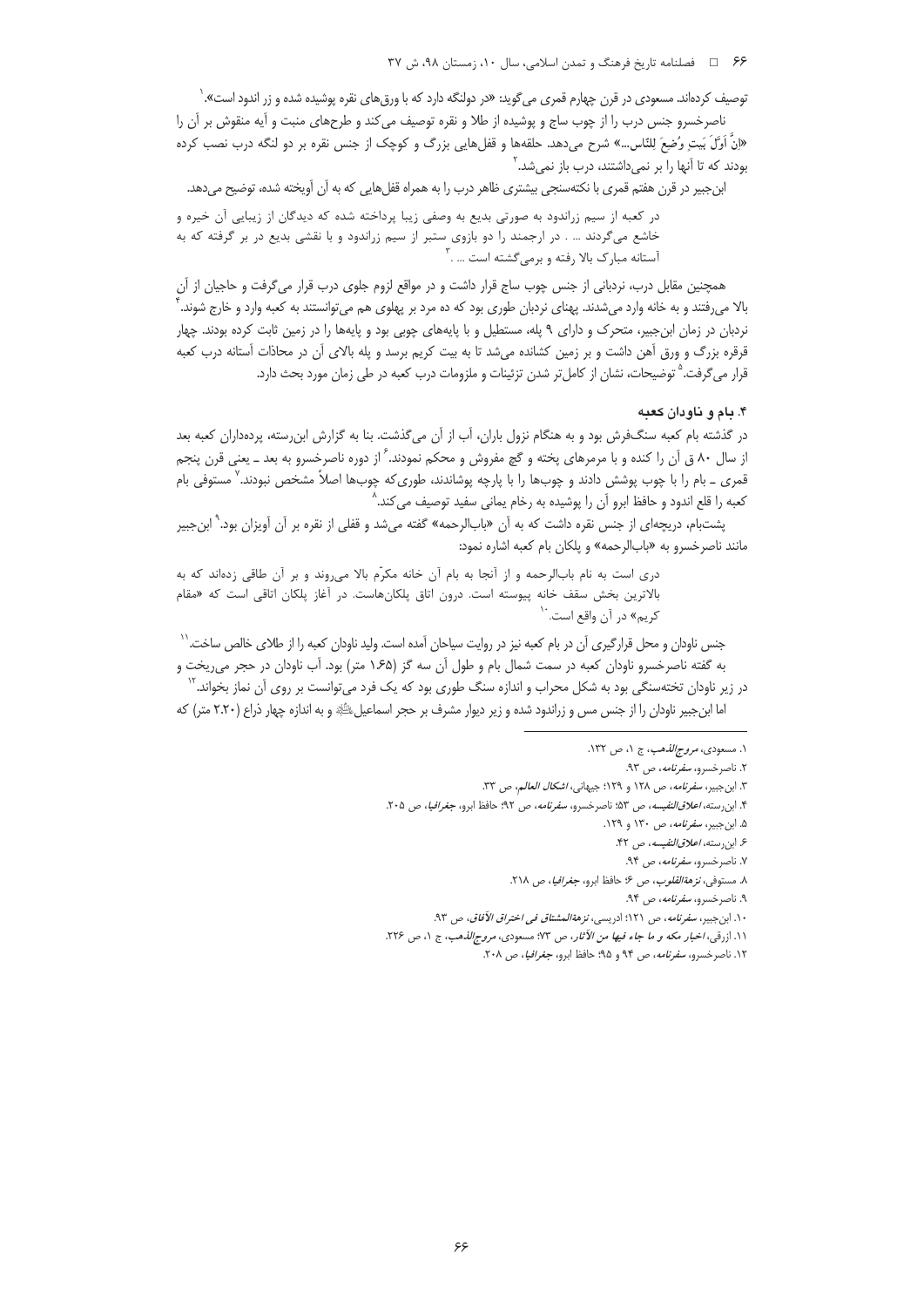بررسی تطبیقی روایت جهانگردان مسلمان از بنای کعبه و مسجدالحرام (قرن ٨ ـ ٣ ق) = PV

به طرف سنگ\$چین حجر بیرون آمده و پهنای آن یک وجب است، توصیف می کند. ٰ مستوفی نیز به محل قرارگیری و جنس ناودان اشاره دارد: «و ناودان سیمین دارد به طرف راست و در چپ خانه زمزم است.». `

### ۵. حجر الأسود

در اواخر قرن سوم قمری ابن٫رسته (م ۲۹۰ ق) محل حجرالاسود را در رکن عراقی (رکن جنوب شرقی) و در ارتفاعی قابل دسترس در بیرون کعبه گزارش میدهد.` اما ناصرخسرو محل نصب آن را در همان رکن در داخل کعبه گزارش میکند. وی حجرالاسود را مدور به طول یک دست و چهار انگشت و به عرض هشت انگشت و فاصلهاش را تا درب کعبه چهار ارش (۲.۲۰ متر) میداند و به «ملتزم» (فاصله بین در کعبه و حجرالاسود) اشاره میکند.<sup>۴</sup> به این ترتیب محل نصب حجرالاسود در فاصله زمانی ابن رسته (م ۲۹۰ ق) و ناصرخسرو (م ۴۸ ق) تغییر کرده بود.<sup>۵</sup> البته در گزارش غالب سفرنامهنویسان، حجرالاسود در همان ركن جنوب شرقي و بيرون خانه بوده است. ً

توصيف ابن جبير (م ۶۱۴ ق) درباره حجرالاسود متفاوت و كامل تر است. وى به اندازه، محل استقرار و اثرات عرفانى و خواص زیارت حجرالاسود میپردازد و ان را چسبیده به رکن شرقی میداند که به اندازه دو ذراع (۱.۱۰ متر) در دیوار جای داشته است:

پهنای آن، دو سوم وجب و طول آن، یک وجب و یک بند انگشت بوده و چهار قطعه به یکدیگر پیوسته است … . در آن زمان اطراف آن را با صفحه سیمین استوار کرده بودند … حجرالاسود بهطور ذاتی دارای طراوت و رطوبتی بود که در زمان بوسهزدن آن، دهان انسان خوشگوار میگردید ….. در بخش سالم مانده حجرالاسود که برابر سمت راست کسی که برای بوییدن و بوسیدن برابر آن قرار میگیرد، نقطهای کوچک سفید درخشانی وجود دارد که گویی خالی بر این صفحه خجسته اثر بوده و این لکه سفید خاصیتی داشته که چشم را روشنی بخشیده … .<sup>٬</sup>

توصيف ابن جبير از حجرالاسود يادآور ادبيات و فضاى عرفاني حاكم در قرن هفتم ق است.

## نتىحە

پس از بررسی تطبیقی گزارش سیاحان در خصوص بنای کعبه و مسجدالحرام از قرن ۸ ـ ۳ ق، بر محور سؤالاتی که در ابتدا بیان شد، نتیجه حاصله معطوف بر تغییرات کمی و کیفی است، اما این تغییرات به سرعتِ قرن اول و دوم نبود و محدودتر شد. با این حال در طول این دوره، مساحت مسجدالحرام حدود ۳۵۰۰ متر افزایش یافت و بر تعداد دربهای مسجدالحرام نیز در هر بازسازی، افزوده میشد. مساحت کعبه کاهش و افزایش طول و عرض ابعاد را نشان میدهد که ناشی از نحوه اندازهگیری و تفاوت در مقیاس ها است.

اما تغییرات کیفی، حاکی از بهبود کیفیت بناهای مسجدالحرام است. مانند تجدید بنا و سنگفرش شدن عرصه طوافگاه، به کار بردن فسیفسا در نقش ونگار دیواره رواق ها، جلوه هنر آرابسک و قطعههای موزاییک در حجر اسماعیلﷺ، ایجاد محفظه زیبا و مقاوم برای مقام ابراهیمﷺ، قرارگیری آن در بیرون از کعبه به منظور زیارت حاجیان، نصب درب بر ورودیها و تغییر اسامی دربها که متأثر از اوضاع فرهنگی و سیاسی حاکم بوده است.

۶. جيهاني، *اشكال العالم*، ص ۴۴: ادريسي، *نز هةالمشتاق في اختراق الآفاق، ص ۷*۵: حجرالاسود را حجاج بن يوسف به بيرون كعبه و بر ركن شمالي که عراقی گویند، نشاند. (مستوفی، *نزهة القلوب*، ص ۶ و ۴۳)

۰۱ ابن جبیر، *سفرنامه*، ص ۱۲۴.

۲. مستوفى، *نزهة القلوب*، ص ۴۳.

٣. ابن رسته، اعلاق النفيسه، ص ۶۳ و ۶۴.

۴. ناصر خسرو، *سفرنامه*، ص ۹۲.

۵. جنابی قرمطی در ۳۱۹ ق حجرالاسود را از کعبه ربود، بیست سال نزد خود نگهداشت و در ۳۳۹ ق به رکن عراقی ـ محل اصلی خود ـ نصب کرد و احتمالاً پس از ۳۳۹ ق حجرالاسود از بیرون به درون خانه نصب شد. (عابدی، «معماری خانه کعبه و مسجدالحرام به روایت سفرنامه حکیم خسرو قبادیانی»، مجم*وعه مقالات کنگره معماری*، ص ۲۶)

٧. ابن جبیر، سفرنامه، ص ١٢۶ و ١٢٧.